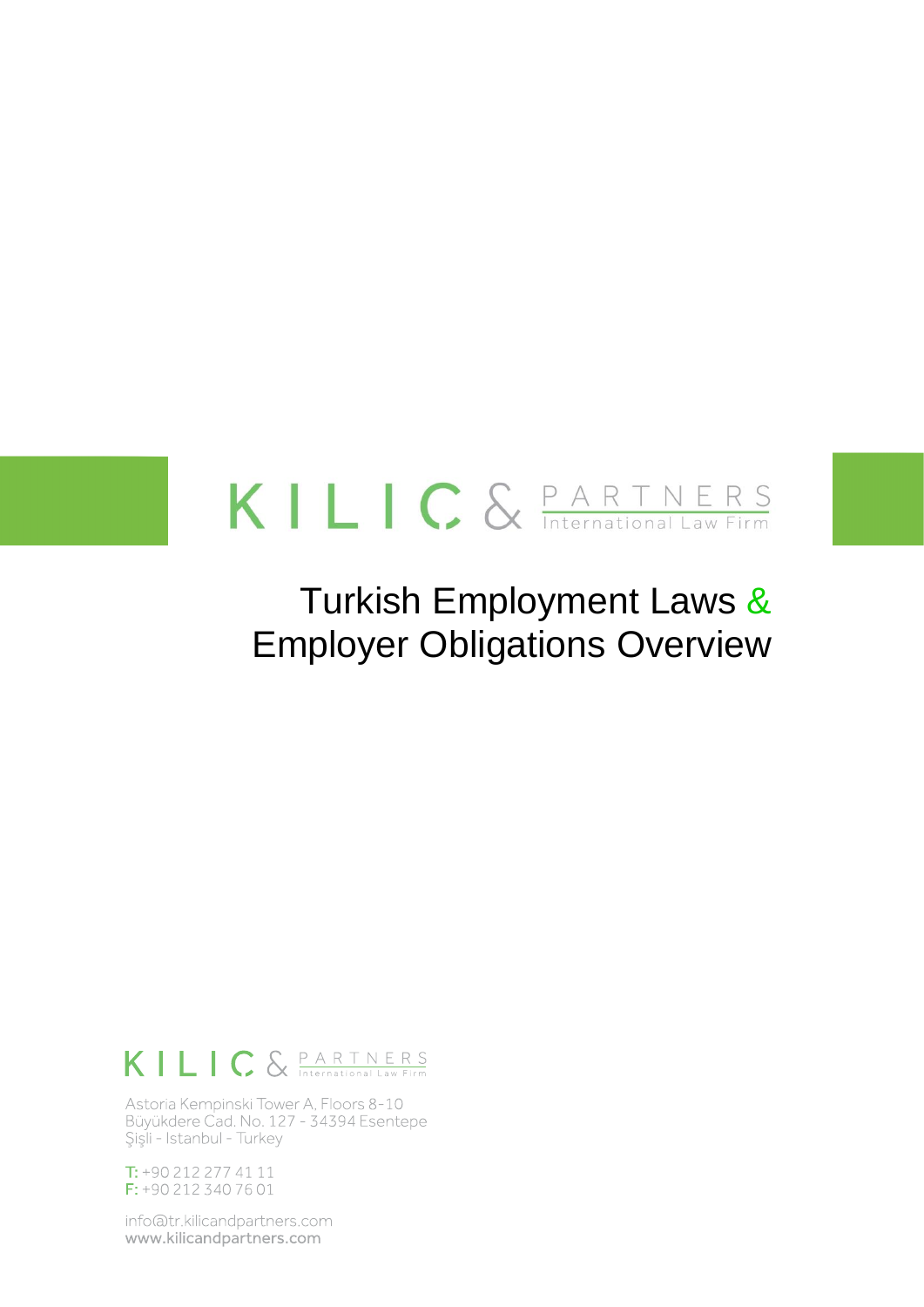

# Introduction:

A comprehensive overview of Turkish Employment Laws and regulations provided by KILIÇ and Partners law firm Istanbul, for International & locally based companies. We can provide both a comprehensive Employment Law schedule and applicable working contracts

*Content*

- Scope of employment regulation
- **Employment status**
- **Recruitment**
- **Background checks**
- **Permission to work**
- **Restrictions on managers and directors**
- Requiation of the employment relationship
- **Minimum wage**
- **Restrictions on working time**
- **Holiday entitlement**
- Illness and injury of employees
- Statutory rights of parents and carers
- **Continuous periods of employment**
- **Fixed term, part-time and agency workers**
- Data protection
- **Discrimination and harassment**
- **Termination of employment**
- **Redundancy/layoff**
- **Employee representation and consultation**
- Consequences of a business transfer
- **Employer and parent company liability**
- **Employer insolvency**
- **Health and safety obligations**
- **Taxation of employment income**
- **Bonuses**
- $\blacksquare$  Intellectual property (IP)
- **Restraint of trade**
- **Proposals for reform**
- **C** Online resources
- **Ministry of Labour and Social Security**
- **Social Security Institution**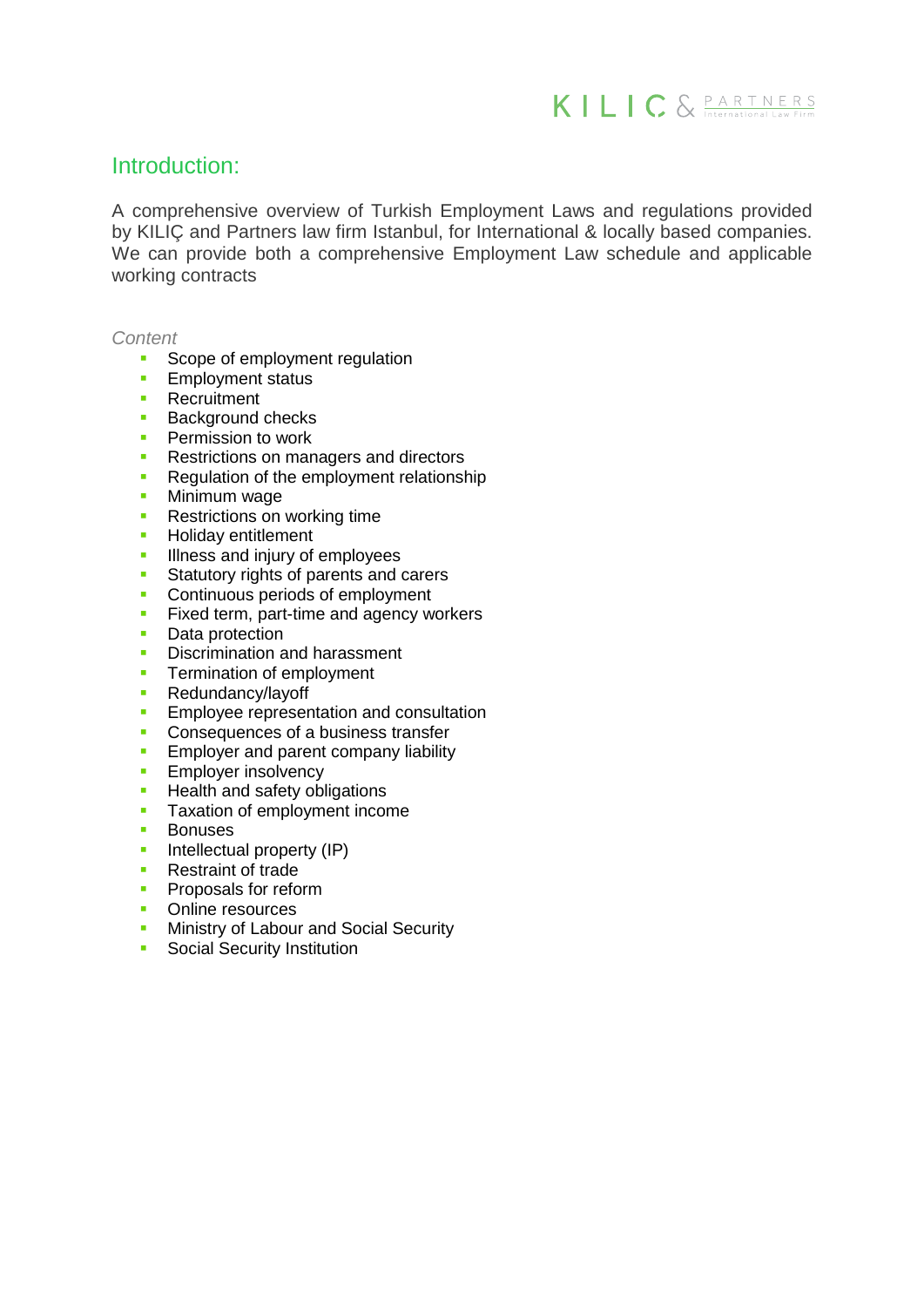# Scope of employment regulation

Employment laws in Turkey apply to Turkish nationals and foreign nationals alike. In addition, special provisions exist which regulate the employment and residence permits of foreign nationals who intend to work in Turkey.

The main pieces of employment related legislation applicable to both Turkish nationals and foreign nationals are as follows:

Turkish Labour Code (No. 4857), published in the Official Gazette dated 22 May 2003 and numbered 25134.

Turkish Code of Obligations (No. 6098), published in the Official Gazette dated 4 February 2012 and numbered 27836, which entered into force on 1 July 2012.

Social Insurance and General Health Insurance Code (No. 5510), published in the Official Gazette dated 16 June 2006 and numbered 26200.

Code of Work Permits for Foreigners (No. 4817), published in the Official Gazette dated 6 March 2003 and numbered 25040.

Code on Trade Unions and Collective Bargaining (No. 6536), published in the Official Gazette dated 7 November 2012 and numbered 28460.

Workplace Health and Safety Code (No. 6331), published in the Official Gazette dated 30 June 2012 and numbered 28339.

Under the Code on International Private and Procedural Law (No. 5718, published in the Official Gazette dated 12 December 2007 and numbered 26728), parties' choice of law in an employment agreement bearing a foreign element is valid and enforceable on the condition that the minimum standard of protection ensured by the laws of the country where the work is being performed is reserved. Where the parties have not explicitly chosen an applicable law, the laws of the country where the work is performed is applicable.

In addition, where international or bilateral treaties are in place between Turkey and the employee's country of origin, the related terms of that treaty will principally be applied, to the extent possible.

*Laws applicable to nationals working abroad*

There is no specific legislation regulating different or specific principles for Turkish nationals working abroad. However, if an international or bilateral employment treaty is signed with the country where Turkish nationals are employed, the provisions of that treaty will apply.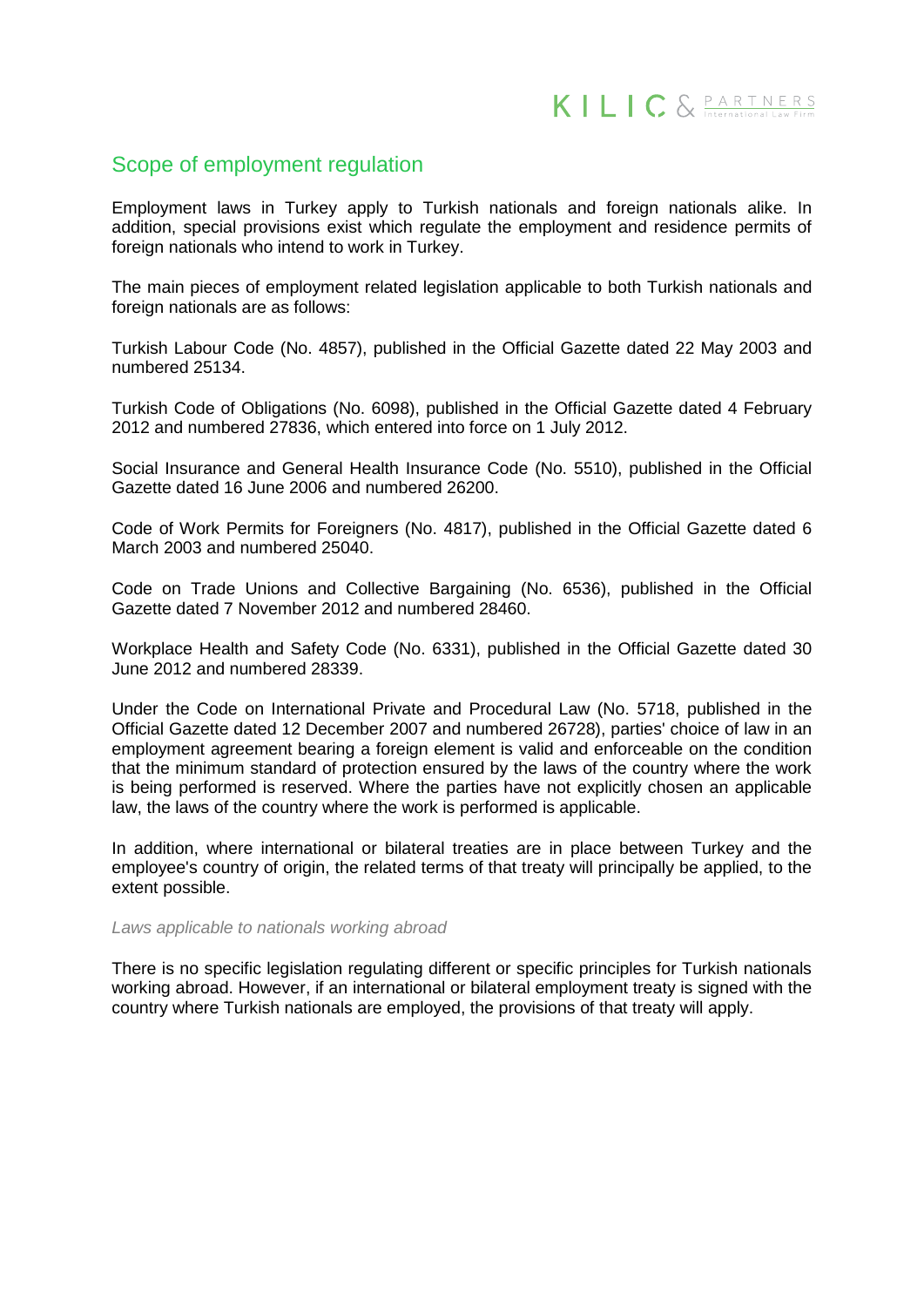# Employment status

#### *Categories of worker*

The Turkish Labour Code and labour law principles do not define specific categories of workers. However, employment contracts are classified into categories. The main categories of employment contracts are:

- **Continuous and non-continuous.**
- **Fixed term and indefinite term.**
- **Full-time and part-time.**
- Seasonal.
- **Temporary.**
- Team employment contracts.<br>Employment contracts with or
- Employment contracts with or without trial periods.
- **Provisional employment contracts.**

Although no specific provision is made under the Turkish Labour Code regarding worker categories, such as white-collar and blue-collar workers, such a distinction has developed as a result of long lasting practice by some companies to be used for the purposes of workplace regulation.

Further, there is also a distinction developed in practice with regard to regular employees and executive managers (who are deemed to be the representatives of the employer). This distinction originates from court precedents which hold that executive managers who are responsible for the administration of the workplace are not entitled to sue for reinstatement to work if the employment contract is terminated for just cause. Another distinction regarding these employees is that, contrary to the general rule under labour law, the fixed-term employment contract of an executive manager will not be considered as an indefinite employment contract even if it is renewed more than once.

#### *Entitlement to statutory employment rights*

Under the provisions of the Turkish labour laws, employees are entitled to certain rights that for the most part cannot be excluded. These statutory rights, which are not differentiated based on employee categories, are as follows:

**The right to remuneration**. Without discrimination, each employee has a right to demand remuneration for the work they conduct. The amount of wages will vary depending on the position of the employee, the nature of the work and market standards. Nevertheless, the salary of an employee cannot be lower than the minimum wage amount which is determined by the state and redefined two times every year.

**Overtime pay**. Under the Turkish Labour Code, an employee's work hours in a week cannot exceed 45 hours. If the employee works overtime, the employer is obliged to pay overtime compensation. However, under court precedents, certain employees (for example, high level executives and employees who can fix their work hour schedules themselves and who earn salaries which are higher than market standards) are not entitled to request overtime payment where it can be determined that the salary is high enough to include overtime payment.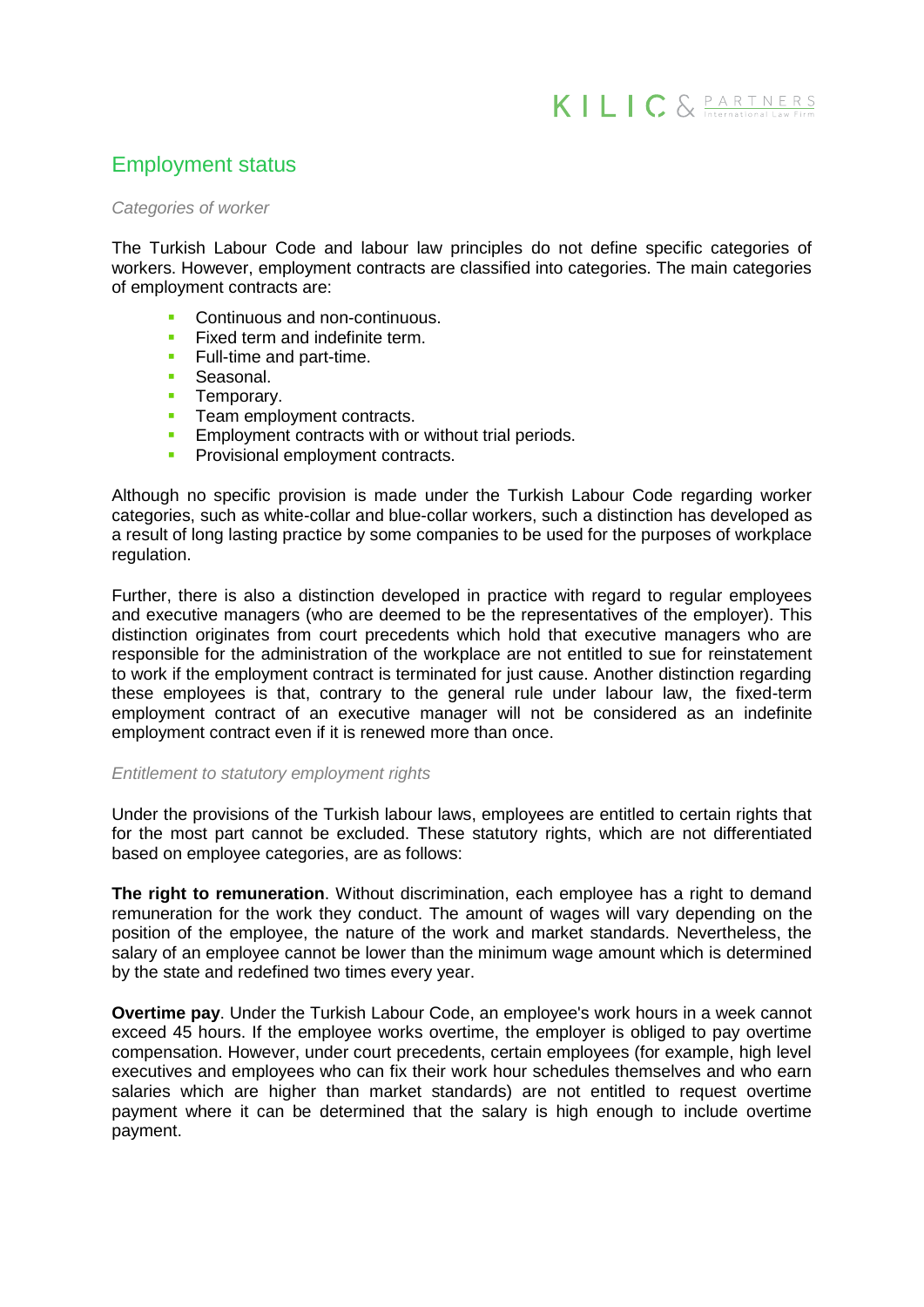**Annual leave**. Each employee who has been working for at least a year in the same workplace is entitled to annual paid leave. The length of the allotted annual leave varies depending on the term of employment:

- **EXECTED EMPLOYEES who have worked between one year and five years (including the fifth** year) are given 14 days;
- **EXECT** employees who have worked more than five years up to 15 years are given 20 days;
- **EMPLO** Employees who have worked for 15 years and more are given 26 days.

**Weekend break.** Each employee who has worked for 45 hours per week is entitled to a continuous 24-hour weekend break. Employers do not have the right to deduct this weekend break from the employees' salaries.

**Rest break.** Each employee is entitled to a rest break the duration of which varies depending on the working hours.

**Public holidays.** Each year employees are entitled to public holidays during which they do not have to work and the duration of which cannot be deducted from the employee's salary. If employees work during the public holidays, they are entitled to an additional payment for each day.

**Insurance.** The employer must inform the Social Security Institution (SSI) about each employee that works in his workplace for whom the employer will be paying social security premiums. Under the social security laws, each employee becomes insured from the first day of work.

**Severance payment**. Upon termination of the employment contract, employees are entitled to a severance payment on the condition that the employee has completed at least one year of continuous employment. This payment is calculated by multiplying the number of years of employment with the employee's monthly salary at termination (the salary basis for this calculation is subject to a statutory ceiling of TL 3,254.44 per month, as last adjusted in the second quarter of 2013).

**Notice payment.** The following minimum notice periods are applicable under Turkish labour laws:

- **•** where employed for less than six months, two weeks' notice:
- **•** where employed for between six months up to 18 months, four weeks' notice;
- where employed for between 18 months up to three years, six weeks' notice;
- where employed for more than three years, eight weeks' notice.

If the employer terminates the employment contract on the basis of a valid cause, the employer is expected to respect the notice periods stipulated under the Turkish Labour Code. If that prior notice is not given to the employee, then the employee will be entitled to a notice payment corresponding to the amount of the salary which would have been earned by the employee if they had worked during that notice period. The obligation to give notice is also imposed on employees, and their failure to give proper notice is also subject to the same compensation principle.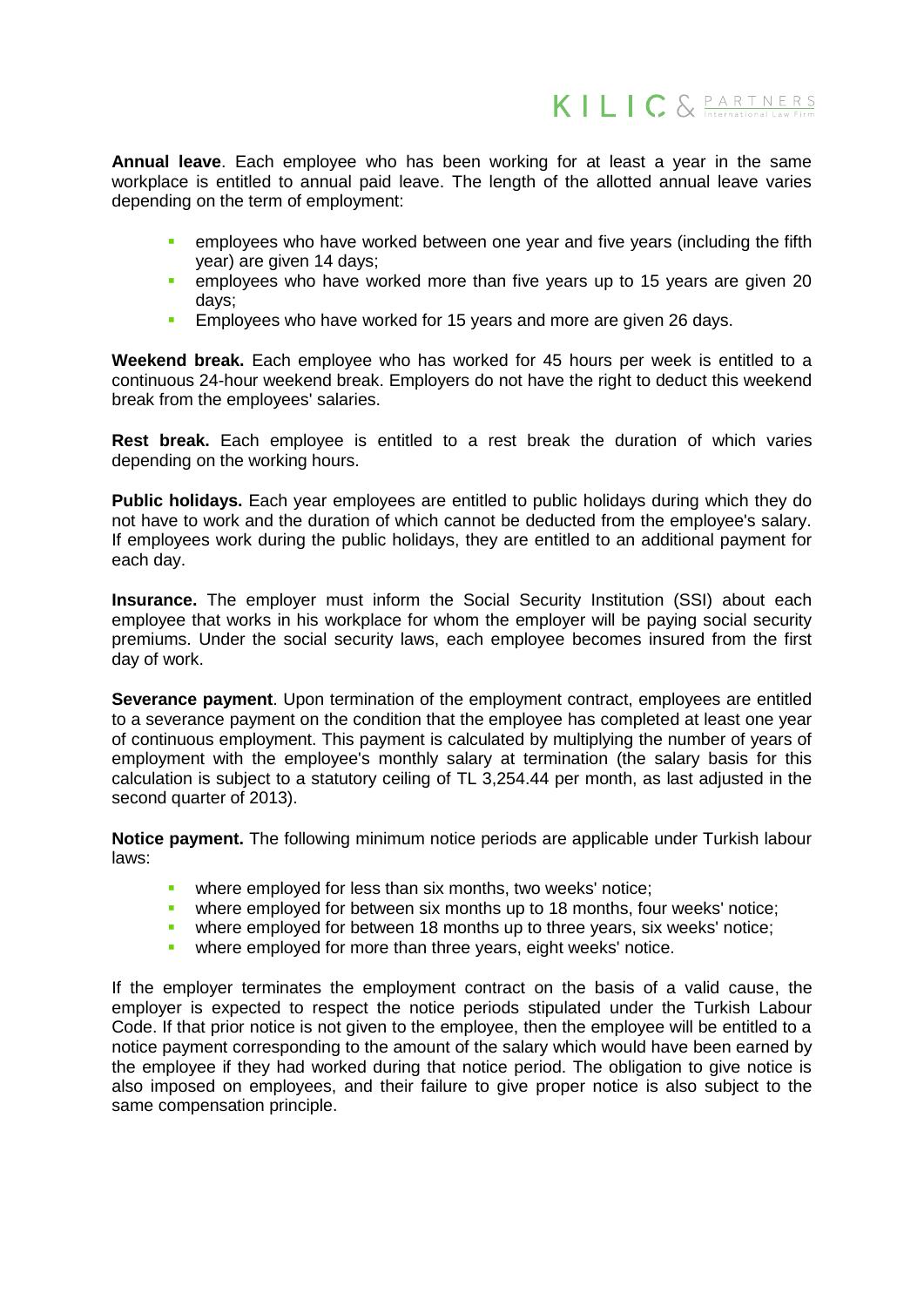

Reinstatement to work. Under the Turkish Labour Law, if the employment contract of an employee is terminated without just cause, the employee has the right to sue the employer for reinstatement to work. It should be noted that this right only applies for employees who fall under the scope of the job security provisions, which are applied to workplaces employing more than 30 employees. Employees must also have worked for at least six months in that qualifying workplace in order to benefit from these provisions.

#### *Time periods*

Under Turkish labour law principles, there are no legal restrictions regarding the duration of an employment contract. The Turkish Labour Code states that an employment contract can be enacted for an indefinite period of time and no specific duration is imposed. As for fixedterm contracts, labour laws state that such contracts cannot be renewed more than once unless doing so is specifically necessitated by the circumstances, and the nature of the work must also lend itself to a fixed-term contract. In other words, it is not possible to enter into fixed-term contracts with an employee where the work is continuous in nature. Where this happens, the fixed-term contract will be considered to be an indefinite employment contract from the beginning.

# Recruitment

#### *Grants or incentives*

Several employment-oriented incentive regimes are applied within the scope of the Turkish social security laws.

The Turkish National Assembly passed a law in 2011 (Law No. 6111, published in the Official Gazette dated 25 February 2011 and numbered 27857) that made certain amendments to the Social Security Law. This amendment stipulated that unemployment premiums (which, under general terms, were paid by the employer) for employees recruited as of 1 March 2011 would be compensated from an Unemployment Insurance Fund rather than be paid by the employer. This provision is set to end on 31 December 2015.

In addition, the Social Insurance and General Health Insurance Code contains a five-point social security premium discount in favour of employers, to be paid by the State Treasury instead. An additional incentive regime was introduced for certain geographic regions of the country in a recent law passed by the Turkish National Assembly (Law No. 6486, published in the Official Gazette dated 29 May 2013 and numbered 28661) which will enable adding up to six additional social security premium points (in addition to the aforementioned five-point discount) for employers who employ at least ten employees. The geographical scope in which the law is to apply is to be determined by the Council of Ministers, and the application period of the incentive will vary between the determined cities as stipulated by the Council of Ministers.

Various other incentive regimes, such as incentives for employers who employ disabled workers, are also found under the Turkish labour and social security laws.

#### *Filings*

Under Article 8 of the Social Security and General Health Insurance Code, employers must give a statement of employment to the SSI for each employee before the employee starts working.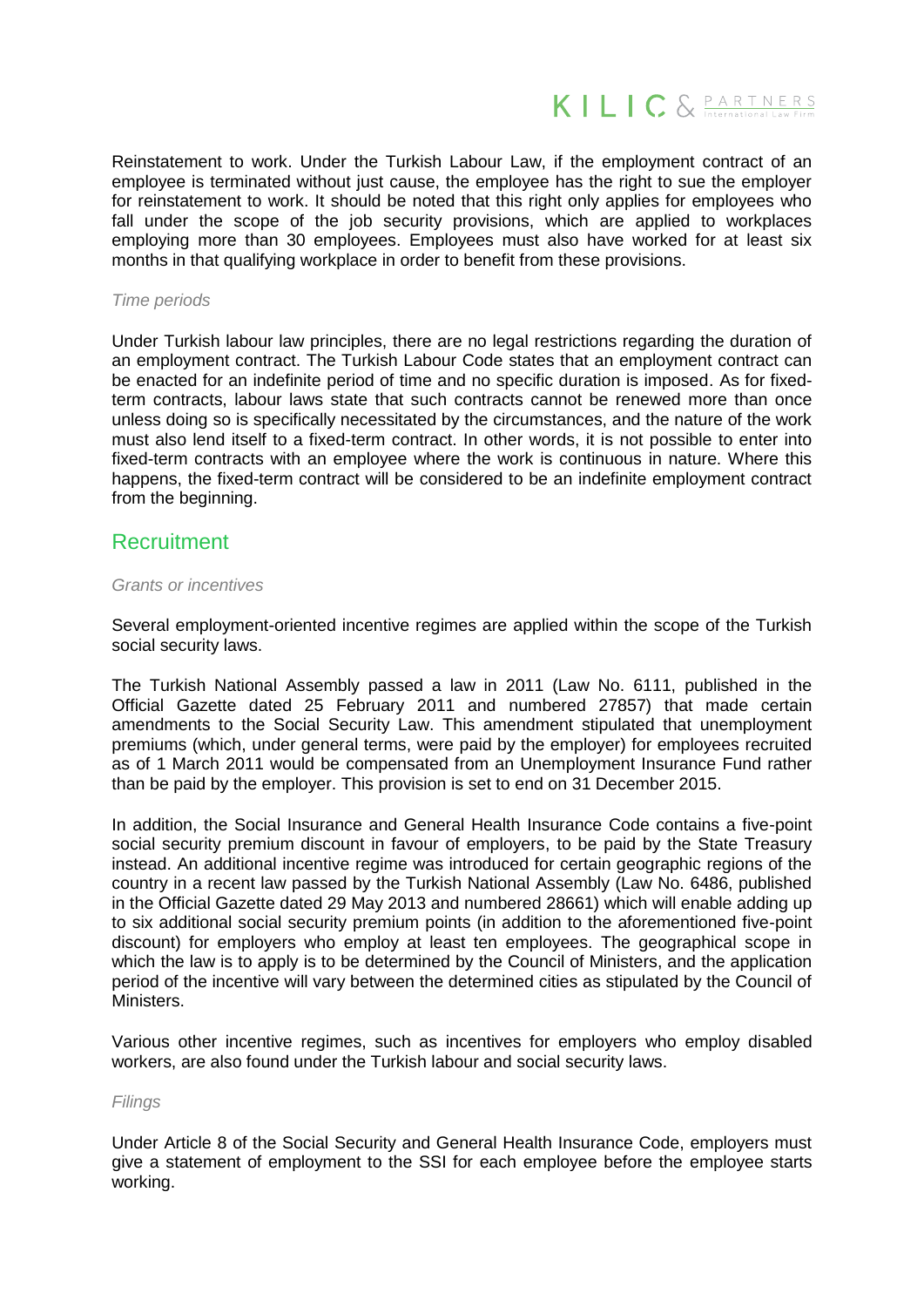

In addition, under the same Article, the employee can also notify the SSI of their employment within one month of the commencement of their employment. Although this avenue to selfreport has been open to employees for a long period of time, in practice employees generally do not take advantage of this procedure, and most of them do not even know that they are provided with such a possibility. It is clear that the unregistered employment issue could be substantially solved if employees were to self-report to the SSI upon commencement of employment.

# Background checks

There are no legal restrictions on background checks under Turkish law. Under the Turkish Labour Code, the employer must keep a personnel file for each employee, though what the file must contain is not specified. Therefore, employers in Turkey generally keep employees' criminal records, health reports, and so on, on file. The employer is not limited in requesting health or criminal records from the employee. However, it should be borne in mind that the records and documents cannot be used for discriminatory purposes, and any personal information that is collected cannot be disclosed by the employer without the employee's permission. Under the personal data protection provisions, the explicit consent of the related person must be obtained in order to record, process or share their personal data. Although the rules do not stipulate that it is necessary to obtain a written consent, it is advisable to obtain such consent in written form for evidentiary purposes.

# Laws applicable to foreign nationals

#### **Permission to work**

#### *Visa*

**Procedure for obtaining approval**. Foreign nationals must obtain a work visa and a work permit before starting work in Turkey. The work visa can be obtained from Turkey's foreign missions, and the work permit is granted by the Ministry of Labour and Social Security. Under the Code of Work Permits for Foreigners, work permits are not valid without a work visa.

Foreign nationals who have obtained a residence permit valid for at least six months will not need to obtain a work visa through Turkey's foreign missions, as they can directly apply for a work permit in Turkey.

**Cost.** The cost for obtaining a work visa depends on the country from where the application is filed. Visa costs should be checked with the Turkish foreign missions in the related country where an application will be filed.

**Time frame.** There is no specific time frame envisaged for Turkish foreign missions to grant a work visa. However, it is suggested that the application is filed at least one month prior to the desired departure date, as there can be delays in the visa process.

#### *Permits*

Procedure for obtaining approval. Foreign nationals must also obtain a work permit in order to be employed in Turkey. The application for a work permit can be filed either within Turkey or from abroad, as follows: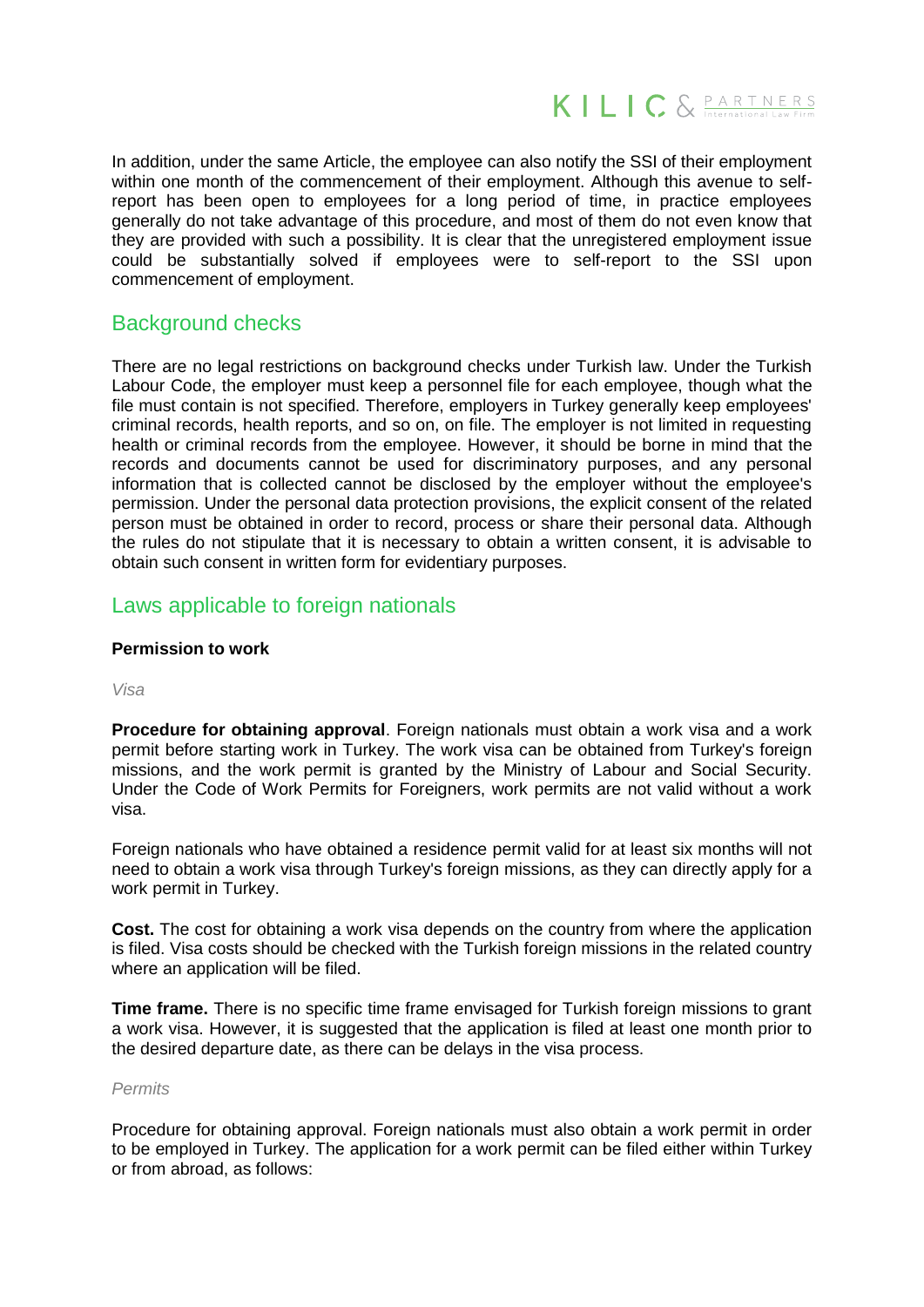

**Outside of Turkey**. The foreign national will need to apply to Turkey's foreign missions with a passport, a work visa, a copy of the employment agreement and a single passport picture.

**Inside Turkey.** Foreign nationals who have obtained at least a six-month residence permit will be able to directly apply to the Ministry of Labour and Social Security to obtain a work permit.

The applicant must also file a residence permit application with the police department in the city in which they will work in order to obtain a residence permit within 30 days following their arrival in Turkey and before starting to work (in the instance where the applicant does not already have a residence permit). The work permit becomes valid with the granting of the residence permit.

The work permit can be for a definite or an indefinite term. The definite-term work permit can initially be granted for a maximum period of one year. At the end of one year, the permit can be renewed for up to three years, and then renewed again for up to six years in total (that is, for a further three years).

The indefinite-term work permit can be granted to foreign nationals who have resided in Turkey for at least eight years, or to those who have been working in Turkey for at least six years.

**Cost.** The fee for obtaining a definite-term work is TL 158.25 for a permit of up to one year and TL 476.30 for a permit of up to three years and for a second renewal for an additional three years. The fee for obtaining an indefinite-term work permit is TL 794.50. These fees are subject to revision every year.

**Time frame**. Following the submission of the required documentation by the applicant, the Ministry of Labour and Social Security will finalise the application within one month provided that the application is complete.

**Sanctions**. Employers who employ foreign nationals who do not have a work permit will be subject to a fine of TL 7,352 for each employee who does not have a work permit. In addition, each employee who works without a work permit will be given a fine of TL 2,928 for each employee who works independently). These fines are subject to revision every year.

# Restrictions on managers and directors

#### *Age restrictions*

There are no legal restrictions regarding the age of a manager or company director. The only age restriction under the Turkish legislation is contained in the Turkish Labour Code, stating that it is prohibited to employ children below the age of 15. It is also forbidden to employ children below the age of 18 for certain jobs and for jobs that require night shifts.

#### *Nationality restrictions*

There are no nationality restrictions. Every foreign national is allowed to work in Turkey provided that they fulfil the work visa, permit and residence requirements.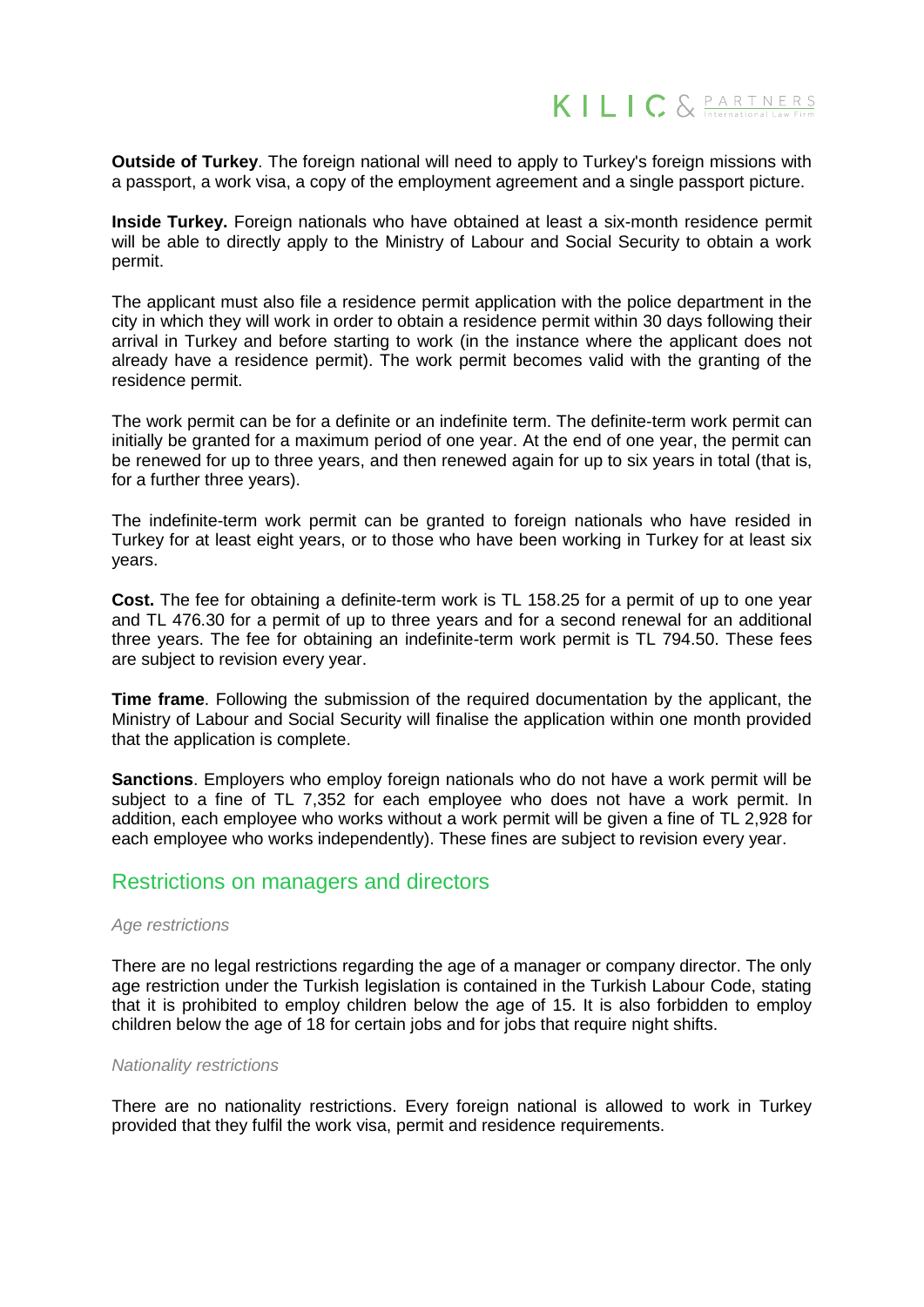

#### *Other*

Under the Turkish Commercial Code, board members who become insolvent or whose legal capacity becomes restricted must cease to hold the title of board member of a joint stock company. The same rule applies to managers of limited liability companies. Additional rules may be applied by way of company articles of association. There are also specific and detailed rules for independent board members of companies that are subject to capital markets regulations.

# Regulation of the employment relationship

#### *Written employment contract*

Generally, the employment agreement is not subject to a specific legal form. The parties can enter into written or verbal agreements. However, the Turkish Labour Code states that employment contracts with terms of longer than one year must be executed in written form. However, the absence of a written contract is never interpreted against the employee in the event of conflict between the parties.

Whether in written or oral form, the employment agreement must contain the employee's undertaking to perform work under the direction of the employer and the employer's undertaking to pay a salary in return.

In the event that there is no written contract between the employer and the employee, the employer must inform the employee in writing of the following:

- **Term of employment.**
- **Salary.**
- **Working hours.**<br>**Bonofits**
- **Benefits**

#### *Implied terms*

There are mandatory rules of the Turkish Labour Code and these rules will be incorporated as implied terms into employment contracts even if the parties have agreed on different terms. The mandatory rules of the Turkish Labour Code cannot be circumvented to the employee's disadvantage, and as a general principle the provisions that are more favourable to the employee are upheld. There are many mandatory rules which are separately defined under the Turkish Labour Code, such as provisions in relation to overtime work, probation period, re-instatement to work, the obligation that the termination notice be given by the employer in written form, and the requirement to hear an employee's defence in cases of termination on valid cause, and so on.

#### *Collective agreements*

Collective bargaining agreements are allowed under Turkish law. These agreements have the purpose of protecting the rights of those employees who are in weaker positions vis-à-vis their employers. Trade unions or employee representatives, provided they are given the authority, have the right to negotiate collective agreement terms in the name of the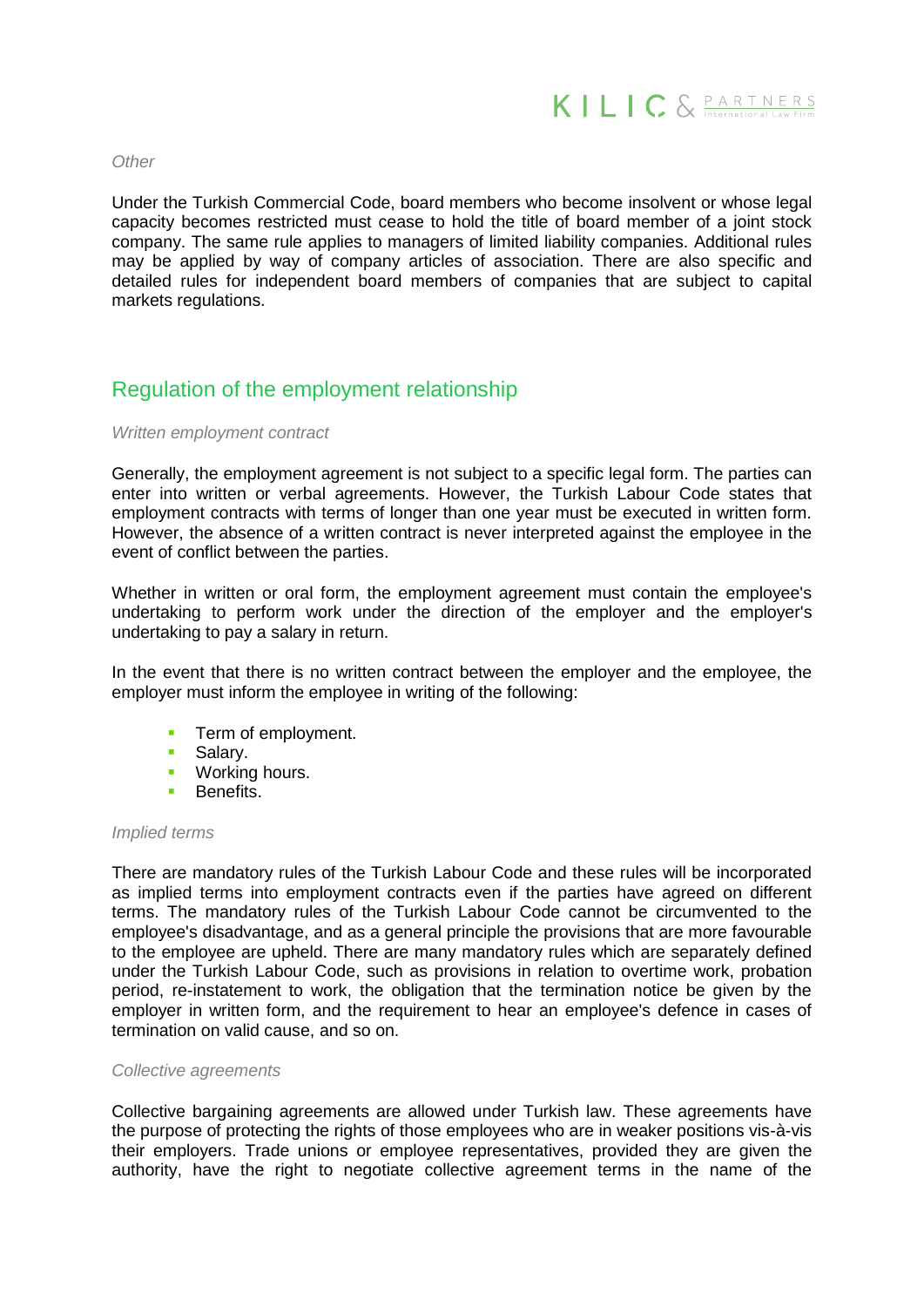

employees. Once the collective agreement is executed, the employer will be bound by the terms and conditions of that agreement. Collective bargaining agreements are subject to specific regulations under the Turkish Labour Code with regard to certain matters, such as trial periods, salary payment terms, and so on.

If the employer wishes to effect a unilateral change to the terms and conditions of the employment agreement, it must note that substantial changes to employment terms and conditions cannot be implemented without a written notification addressed to the employee. In order for the substantial change to become effective, it must be approved within six days by the employee following the employer's notification. If the employee does not give consent to the change within that period, the employer can proceed with termination of the employment contract on the ground that the change is based on a reasonable cause, the employee's right to claim compensation being reserved. Changes such as decreases in compensation, changes of workplace, or changes in working hours are deemed to be substantial changes that require employee consent before being implemented.

Employers can make changes regarding work conditions without employee consent, provided that those changes are not material.

# Minimum wage

There is a national minimum wage that applies to all employees in Turkey. Under Article 39 of the Turkish Labour Code, the minimum wage is determined and revised by the related commission of the Ministry of Labour and Social Security twice every year.

The minimum monthly gross wages that apply as follow:

01.01.2015 - 30.06.2015: Gross: 1.201,50 TL Net: 949,07 TL

01.07.2015 - 31.12.2015 : Gross: 1.273,50 TL

Net: 1.000,54 TL

# Restrictions on working time

#### *Working hours*

Under Article 63 of the Turkish Labour Code, working hours in a week cannot exceed 45 hours. Further, working hours per day cannot exceed 11 hours. The 45 hours of work time can be distributed unevenly between the days of the week by mutual agreement of the parties (through employment contracts or collective agreements) to the extent that the maximum daily limit of working hours is not exceeded. These limits cannot be exceeded even by way of agreement between the employer and employee. The working hours exceeding these limits are considered as overtime work and must be compensated by an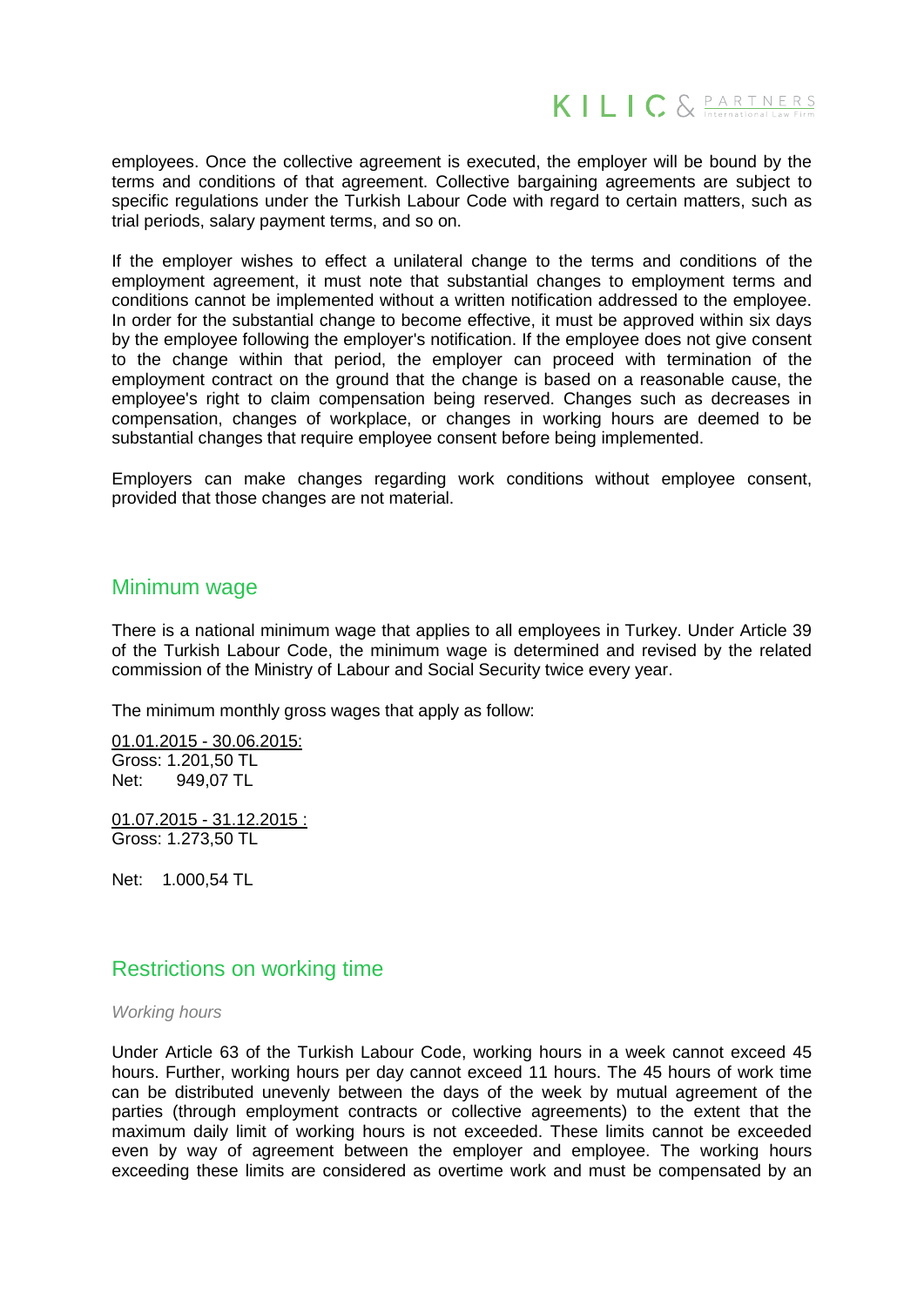

overtime work payment by the employer. The upper limit for overtime work (which is regulated by the Turkish Labour Code) is 270 hours in a year. In certain fields, such as health or the armed forces, the nature of the work may oblige overtime work. In addition, the working hours and conditions of public servants are regulated by special laws, regulations and communiqués and may vary depending on the field of work.

#### *Rest breaks*

Under the Turkish Labour Code, each employee is entitled to a rest break in a work day. The length of the rest breaks depend on the length of work (Article 68, Turkish Labour Code):

- Up to four hours: 15 minutes of break.
- Up to 7.5 hours: 30 minutes of break.
- More than 7.5 hours: one hour of break

#### *Shift workers*

Under Article 69 of the Labour Code, if the work requires a night shift, this shift cannot exceed 7.5 hours and an employee cannot work overtime following a night shift.

# Holiday entitlement

#### *Minimum holiday entitlement*

Under Article 53 of the Turkish Labour Code, employees who have worked for at least one year are entitled to paid annual leave. The length of the paid annual leave will vary depending on the length of employment. The minimum holiday entitlements for employees are contained in the Turkish Labour Code, and are as follows:

- One to five years of employment (including the fifth year): 14 days per year.
- More than five years to 15 years of employment: 20 days per year.
- More than 15 years of employment: 26 days per year.
- **Employees who are below the age of 18 or above the age of 50 are entitled to a** minimum of 20 days of annual leave.

These holiday entitlements can be extended through employment contracts or collective bargaining agreements.

#### *Public holidays*

Turkey has 14.5 days of public holidays each year. These holidays are as follows:

- New Year (1 January).
- **National Sovereignty and Children's Day (23 April).**
- **Labour Day (1 May).**
- Youth and Sports Day (19 May).
- **Victory Day (30 August).**
- Republic Day (afternoon of the 28 October and 29 October).
- Feast of Ramadan and Feast of Sacrifice (eight days in total).
- **Public holidays are not included in the minimum paid annual leave entitlements.**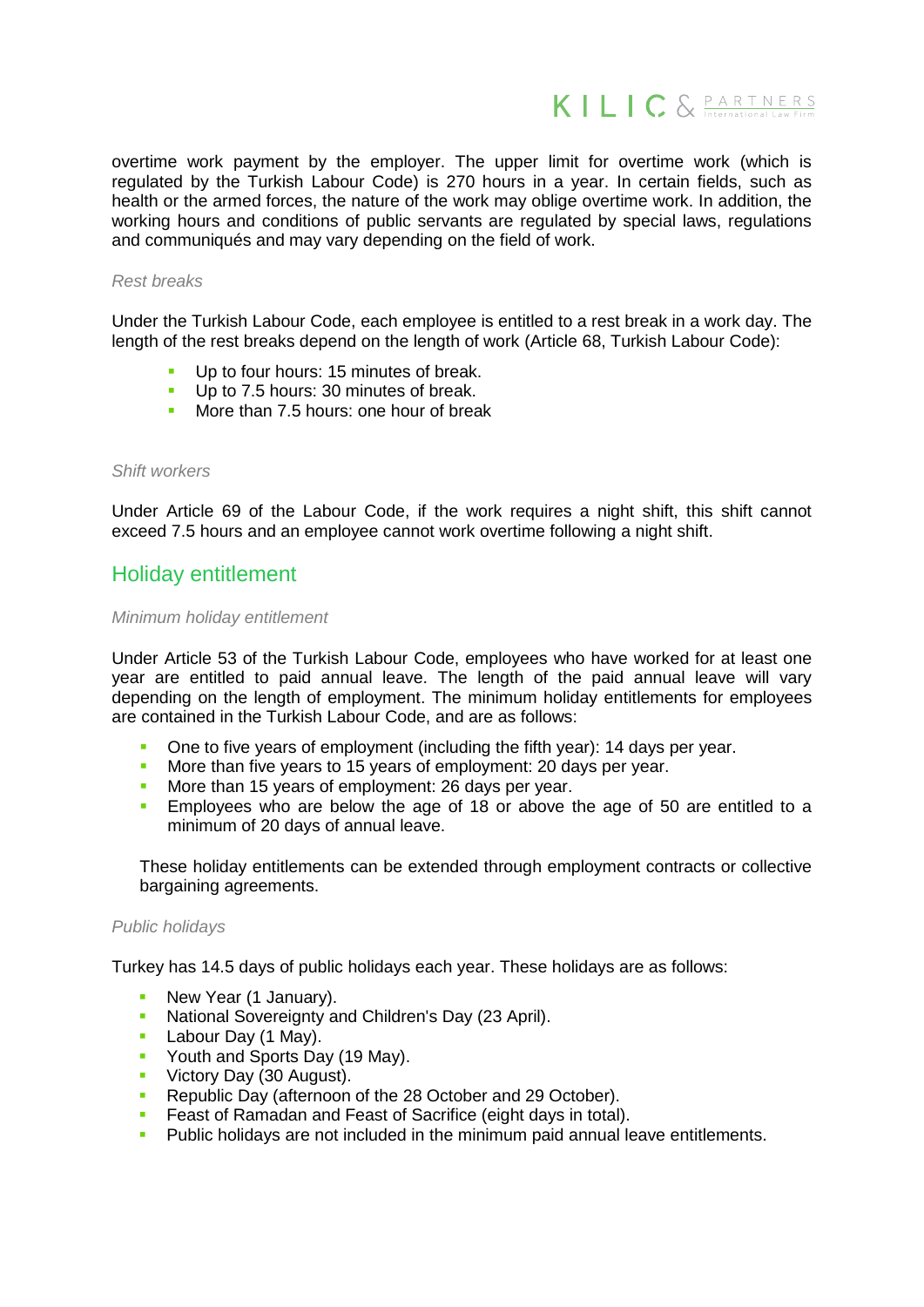# Illness and injury of employees

#### *Entitlement to time off*

Employees are entitled to time off in the case of injury or illness. Employees who can document their injury or illness with a doctor's report will be entitled to time off during the period of rest recommended in the report. However, if the period of illness or injury exceeds the employee's valid notice period by six weeks, the employer will have the right to terminate the employment agreement with immediate effect by paying the employee's severance payment on the grounds that the employee's sickness cannot be cured.

#### *Entitlement to paid time off*

Employers are not obliged to provide sick pay to employees during sick leave. Employees are entitled to compensation during such time through government disability programmes. If the illness or injury can be classified as occupational, then the employee will be entitled to temporary sick pay for every day starting from the first day of their time off. However, where the illness or injury is not occupational, sick pay will be available for every day starting from the third day of illness or injury (additional conditions are applied under the related regulations). In practice, employers continue to pay the full salary to employees even during sick leave and then deduct the amount paid by the Social Security Institution from the employee's salary.

Under the Code on Social Security and General Health Insurance, in the event that an employee loses at least 10% of their work ability due to a work-related accident, the employee will be entitled to continuous sick pay, and the amount of the sick pay will be calculated based on the percentage of the work ability lost and other relevant criteria.

#### *Recovery of sick pay from the state*

If the employer decides to make additional payments to the employee during sick leave, it is not possible for the employer to recover those payments from the state.

# Statutory rights of parents

#### *Maternity rights*

Under Article 74 of the Turkish Labour Code, pregnant employees can take fully paid leave for:

The Law Amending the Income Tax Law numbered 6663 and various laws ("Amendment") was accepted in to force on the 29.01.2016 and published in the Official Gazette on February 10, 2016 entering into effect on the same day. Law No. 6663, which is considered to be an omnibus law and makes alterations to the Income Tax Law along with various laws.

One of the most important of these Amendments is to Labour Law numbered 4857 and

related legislation. This amendment strengthens rights and permissions regarding maternity periods and bringing a new leave entitlement and option of part-time work for either parent.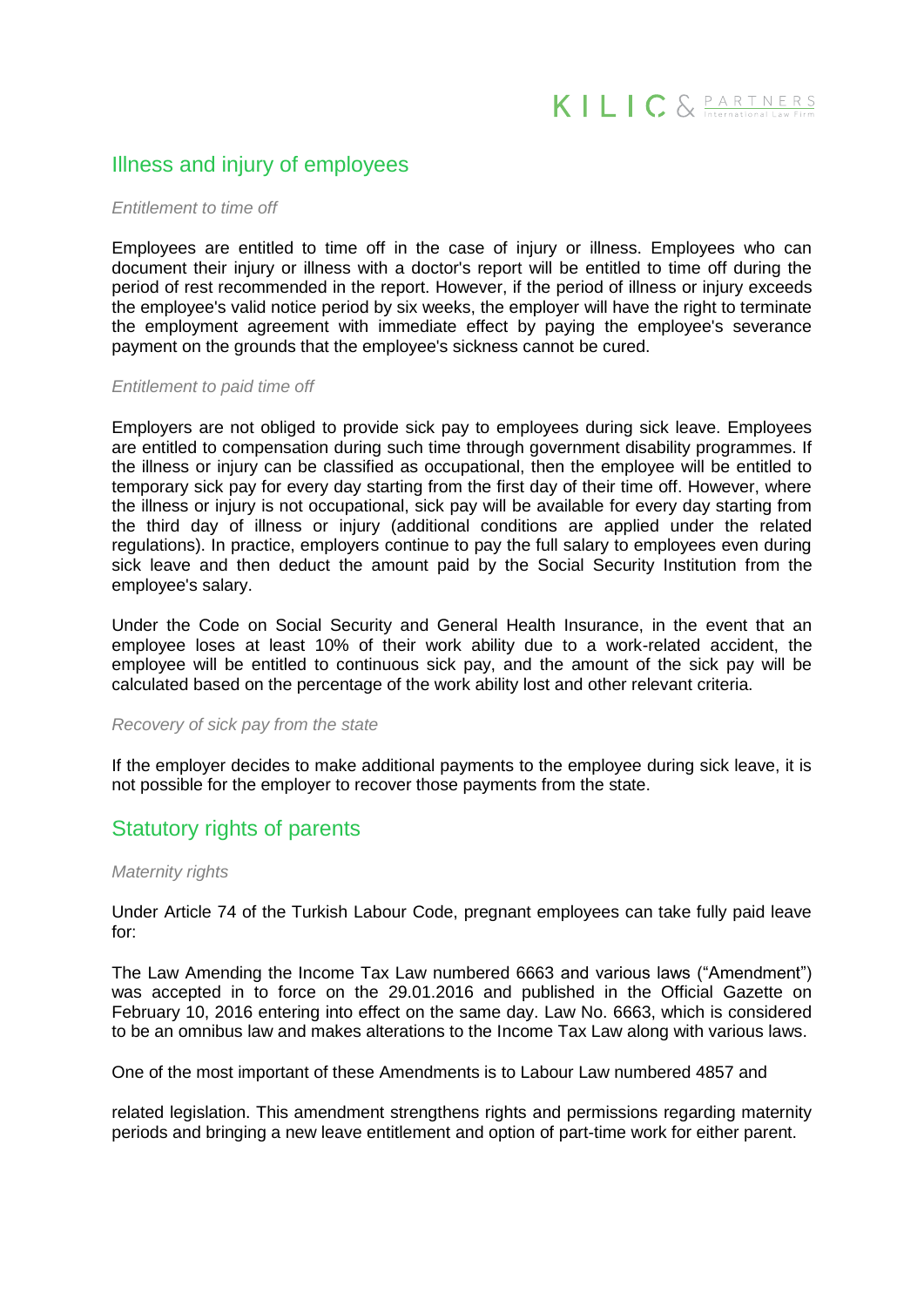

Law No. 6663 grants women, either parent or adoptive parents, unpaid leave up to six months after expiry of their maternity leave and in cases of adoption immediately after adoption. It also acknowledges the right for such persons to use unpaid leave for up to half of their normal working hours, for a period of up to six weeks.

Accordingly additional provisions to Article 74 of the Labour Law where made in the event that the mother dies during or soon after child's birth, the father will be entitled to use unused maternity leave.

After the expiry of the maternity leave, in order to raise the child, mothers will be entitled to work half of their daily working hours for a period of two months for their first births, four months for their second births, and six months for their subsequent births, without any of their financial or social rights being interrupted.

In addition, if they request one of the parents can work part-time until the beginning of the child's compulsory education and employers cannot terminate the employment contract for this reason. The employees adopting child under three years old are also entitled to use this part-time work right. However due to the reason that working part-time, the financial rights will be paid as half and the service time and period will be calculated as half of the full time.

# Continuous periods of employment

#### *Statutory rights created*

Under the Turkish Labour Code, certain rights such as annual paid leave, severance payment or the right to request reinstatement to work depend on continuous employment and it is required that a certain duration of employment is completed in order for these rights to arise, which is one year for entitlement to annual paid leave and severance payment rights, and six months for the implementation of re-instatement procedures to apply.

#### Consequences of the transfer of employee

If an employee wants to transfer to another entity owned by a different person, the employee will not retain their rights based on continuous employment, and employment benefits linked to the length of employment will be reset. However, if the employee is transferred to a new entity owned by a different person as a result of a business transfer made by the employer, then the employee will retain all rights linked to the length of employment as they continue to work in the same place, and in such case the working conditions of the employee cannot be changed to the employee's detriment in the new workplace. In such a transfer, all of the employment agreements will also be directly transferred to the new owner.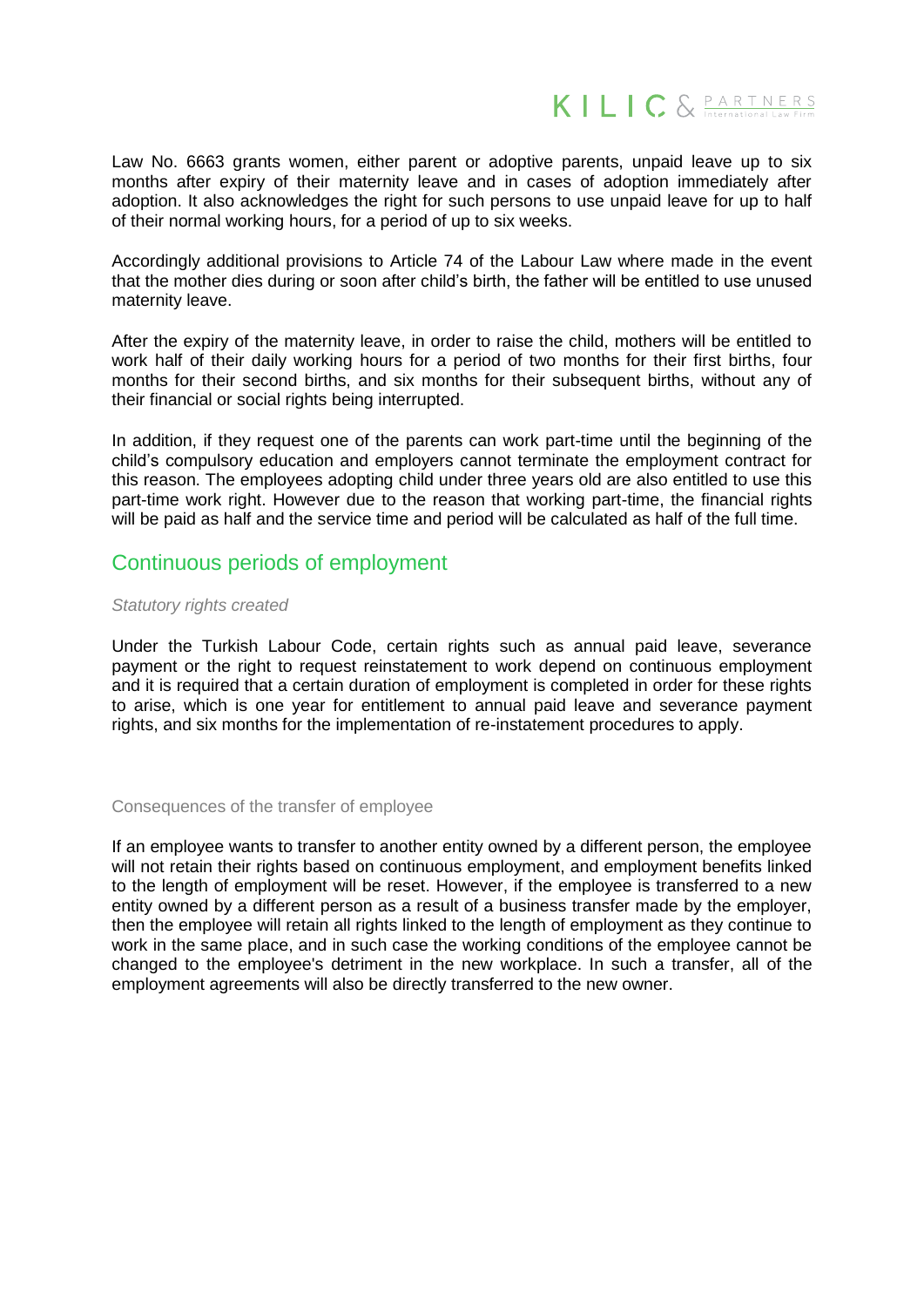# Fixed term, part-time and agency workers

Article 5 of the Turkish Labour Code embraces the principle that all employees should be treated equally. Accordingly, employers cannot treat temporary and agency workers or parttime workers differently from the permanent employees unless justifiable grounds exist for the different treatment.

#### *Temporary workers*

Under Article 7 of the Turkish Labour Code, employers can temporarily transfer or assign an employee with their consent within the same holding company or within the same group of companies or to another employer that works in a similar business. In such a case, the employment relationship between the employee and the employer remains intact. With that being said, during the continuation of the temporary employment relationship the employee must perform their duties originating from the employment contract for the benefit of the temporary employer.

Temporary work agreements must be in written form, cannot exceed a period of six months, and can only be renewed twice. The original employer continues to pay the salary of the employee during the temporary employment period.

#### *Agency workers*

Under the provisions of the Turkish Labour Code, employers are entitled to enter into subcontractor agreements for work that is deemed to be supplementary to the main work, or for work requiring technical expertise. In such arrangements, the subcontractor remains primarily liable for its employees' employee rights arising out of the Labour Code, employment agreements or collective employment agreements, but the main contractor can also face liability along with the subcontractor itself in events of work-related accidents and other exceptional circumstances.

However, if the subcontractor agreement is found to delegate work in contravention of the law, then the main employer will be obligated to treat the subcontractor's employees equally with its own employees, and the subcontractor employees will be considered to be main contractor's employees from the beginning of the arrangement.

#### *Part-time workers*

Under Article 13 of the Turkish Labour Code, if an employee's weekly work hours are established at substantially less than the normal working hours (maximum 45 hours per week), then the employee is considered to be a part-time worker.

Employers establish the payment and other financial rights of part-time employees in proportion with their working hours.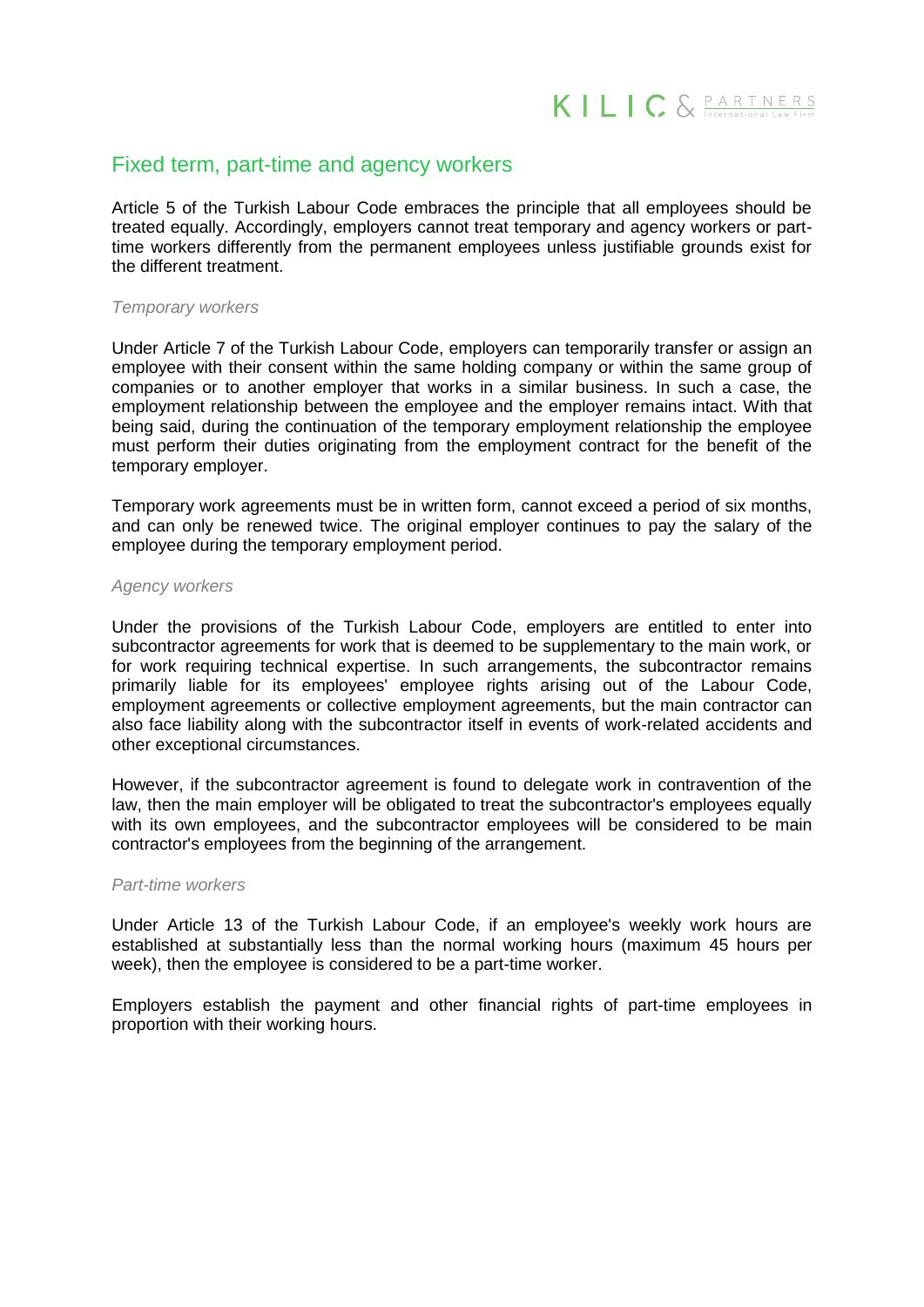

# Data protection

#### *Employees' data protection rights*

Under Article 75 of the Turkish Labour Code, employers are obliged to keep a file on each employee in which will be included documents such as the employee's identification information along with their health report, diploma, CV, performance and progress reports, payments made to the employee, and annual paid leave records.

#### *Employers' data protection obligations*

Employers are under an obligation to keep confidential the information contained in employee files.

Article 419 of the Turkish Code of Obligations sets out that employers are prohibited from using the personal data of their employees unless this is necessary for the execution of the employment agreement.

# Discrimination and harassment

#### *Protection from discrimination*

Under Article 5 of the Turkish Labour Code, employers are under obligation to treat employees equally and to not discriminate between them on prohibited grounds such as:

- Language.
- Race.
- **Religion.**
- Gender/sex.
- Political or philosophical view.

It is explicitly stated under Article 5 that different treatment must not be applied in relation to employment conditions, or while initiating or terminating an employment relationship, or during the implementation of an employment agreement, based on gender/sex or pregnancy unless the nature of the work or any biological reason requires that different treatment. It is also emphasised that a lower fee for the same work cannot be paid within the scope of employment agreements solely based on gender/sex discrimination. In addition, positive discriminative implementation cannot be used as grounds for providing lower fees.

If an employer does not comply with this legal obligation, it can be subject to an indemnity equal to up to four months' worth of the related employee's salary, without prejudice to any of the employee's other rights of claim.

#### *Protection from harassment*

The Turkish Labour Code sets out the employee's right to immediately terminate the employment agreement where that employee is subject to harassment. The protection from harassment is not limited to sexual harassment but also includes the protection of the employee's dignity and honour, in which case the employee may be entitled to a right to demand immediate termination of the employment relationship. Employees are entitled to collect severance payment and all other earned rights when the employment agreement is terminated on these grounds.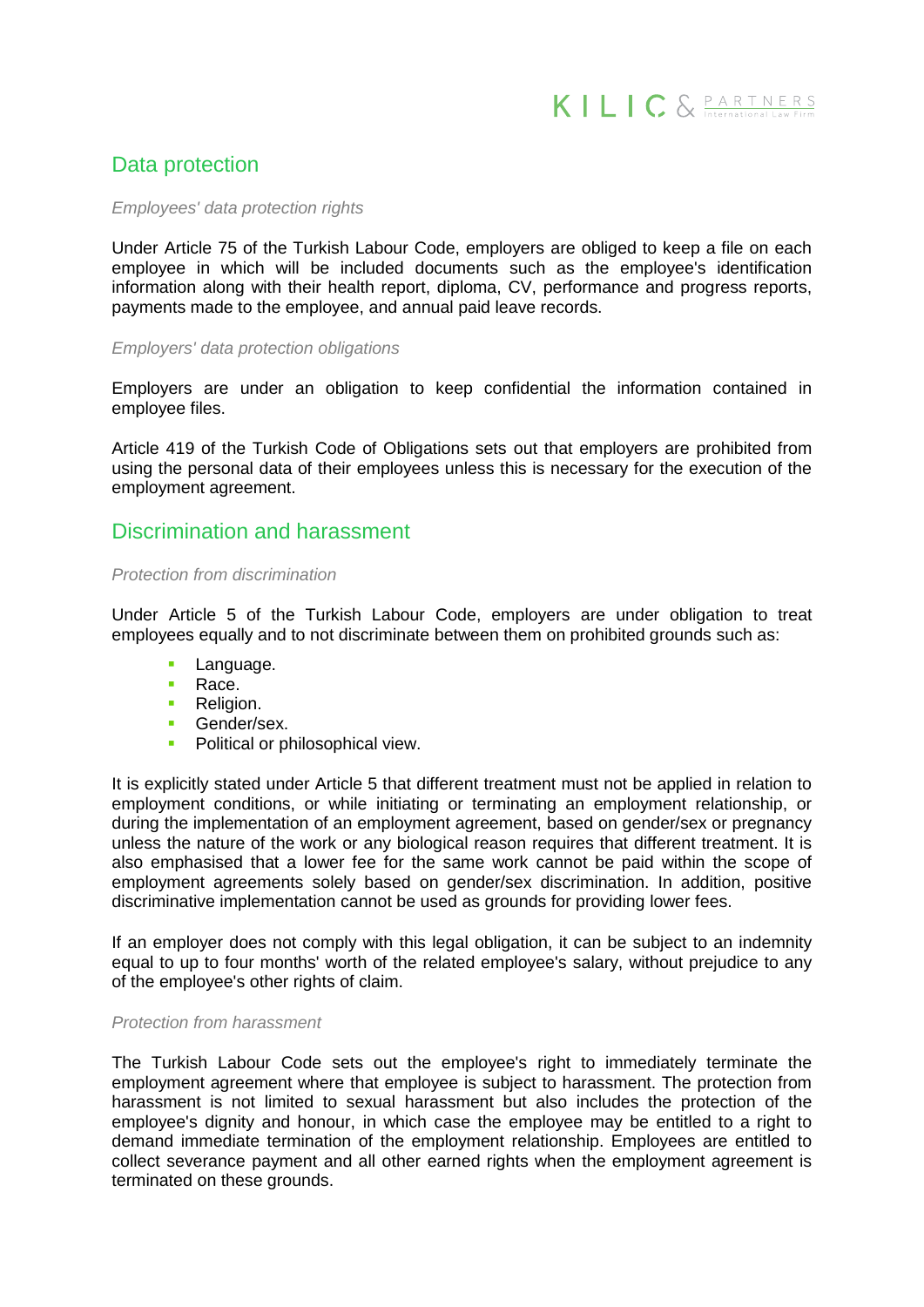

Further, the Turkish Code of Obligations provides another protection against harassment and mobbing at the workplace. Under the relevant Article of Turkish Code of Obligations, employers are obliged to provide necessary protections against all harassment situations. Employees are also entitled to request compensation of damages in the event that the harassment results in the injury or death of the employee.

# Termination of employment

#### *Notice periods*

The termination of an employment contract is not valid unless a written notice is served to the employee and legal notice periods are respected. However, there are certain cases where employers are entitled to terminate the employment relationship on the basis of a just cause (Article 25 of the Turkish Labour Code, which can be briefly summarised as health reasons, lack of good faith and moral character and the employee's absence), in which case the employer is not obliged to comply with the legal notice periods and can effect immediate termination. In the case of termination based on just cause, the employee is not entitled to a notice period payment. In the event that there is no just cause, employers are obliged to comply with the notice periods which vary depending on the length of the employment:

- Less than six months' employment: two weeks' notice.
- Between six months up to 18 months' employment: four weeks' notice.
- Between 18 months up to three years' employment: six weeks' notice.
- More than three years' employment: eight weeks' notice.

These notice periods are the minimum legal periods, the length of which can be prolonged through mutual agreement of the parties or through collective bargaining agreements. The notice periods can be prolonged for both parties, but court precedents state that the notice periods cannot be prolonged to the employee's detriment.

Employers need not continue to employ terminated employees for the duration of these notice periods, as employers can terminate an employee's employment effective immediately by making a payment in lieu of the notice period (that payment will correspond to the gross salary of the employee for the notice period).

Further, employees and employers are also entitled to terminate the employment agreement based on just causes, such as sexual harassment, damage to honour and dignity, and so on. Articles 24 and 25 of the Turkish Labour Code set out the just causes based on which employees and employers can terminate the employment relationship without having to comply with the legal notice periods. These just causes (which can be briefly summarised as health reasons, lack of good faith and moral character, the employee's absence or the cessation of work at the workplace) are similar for both parties and give the parties the right to effect immediate termination. However, in such a case there is no requirement to make a notice period payment.

#### *Severance payments*

The termination of the employment contract by an employer based on just cause or without cause imposes a severance payment duty on the employer. The employee's service time must exceed one year before the employee will be entitled to a severance payment. The severance payment is calculated by multiplying the employee's monthly salary with the number of years they have been employed by the employer.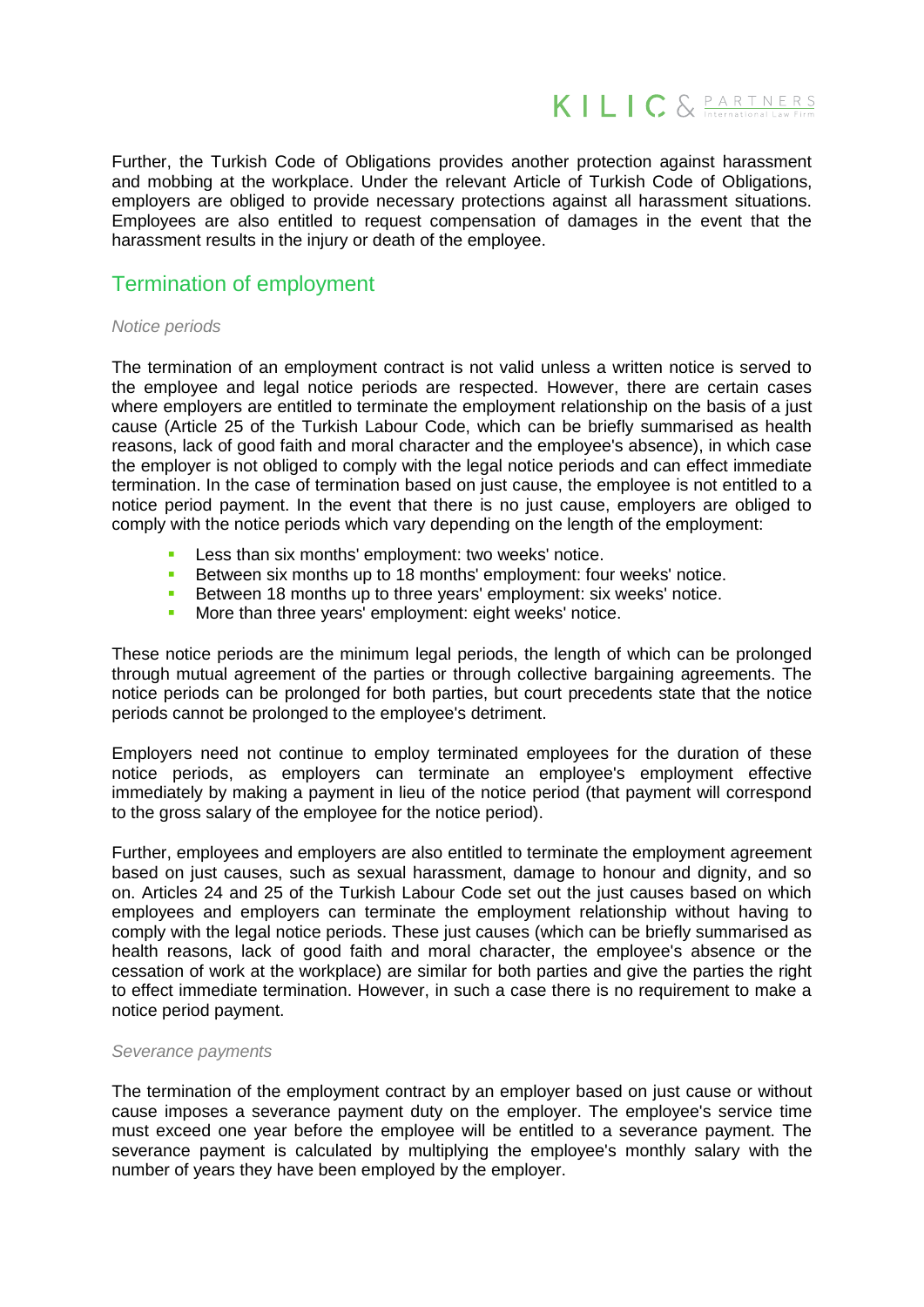

The severance payment cannot exceed a certain ceiling amount which is revised every six months by the government. The ceiling is currently set at TL 3,254.44 per month effective until the end of December 2013.

In addition, employers are obliged to pay the amount that equals the employee's unused annual leave, any unpaid overtime work payments and other earned benefits and bonuses.

#### *Procedural requirements for dismissal*

If an employer terminates the employment relationship by complying with the legal notice periods, the termination will become effective at the end of the applicable notice period.

The Turkish Labour Code determines the mandatory advance notice to be made to employees before dismissal. Under those rules, prior notice is required where an employer decides to dismiss an employee for reasons concerning the employee's behaviour or efficiency. Court precedents also state that employees must be called for an interview in order to defend themselves by way of a written notice given in a reasonable period of time in advance. Such notice must explicitly include the reason for the notice. The employee must be informed of the interview date, hour and place, and should be reminded that they can also choose to respond in writing. The notice must also include a warning that the employee will be accepted to have waived their defence rights where they do not appear at the interview on the specified date and place or do not respond in writing. Failure to follow these requirements will likely result in the labour courts invalidating the dismissal. However, employers terminating the employment agreement based on just cause are not obliged to obtain the prior written defence of the employee.

# Protection against dismissal

The Turkish Labour Code sets out job security provisions for employees with at least six months of seniority who work in workplaces where at least 30 employees are employed. Employers are obliged to base the termination of employees falling under the scope of the job security provisions on a valid cause.

The valid causes are stated as follows in Article 18 of the Turkish Labour Code:

- Inadequacy of the employee.
- Behaviours of the employee.
- **Requirements originating from the needs of the business or the necessities of** work.

If an employee believes that there exists no valid cause or just cause, then the employee will be entitled to sue their employer for reinstatement to work under the job security provisions. Upon the initiation of such an action, the court must decide whether or not the termination was valid. If the court determines that valid or just cause did not exist, the employer must either reinstate the employee upon their request within one month, or it must compensate the employee with an amount equal to four months' wages and an additional amount of compensation that equals four to eight months' worth of wages.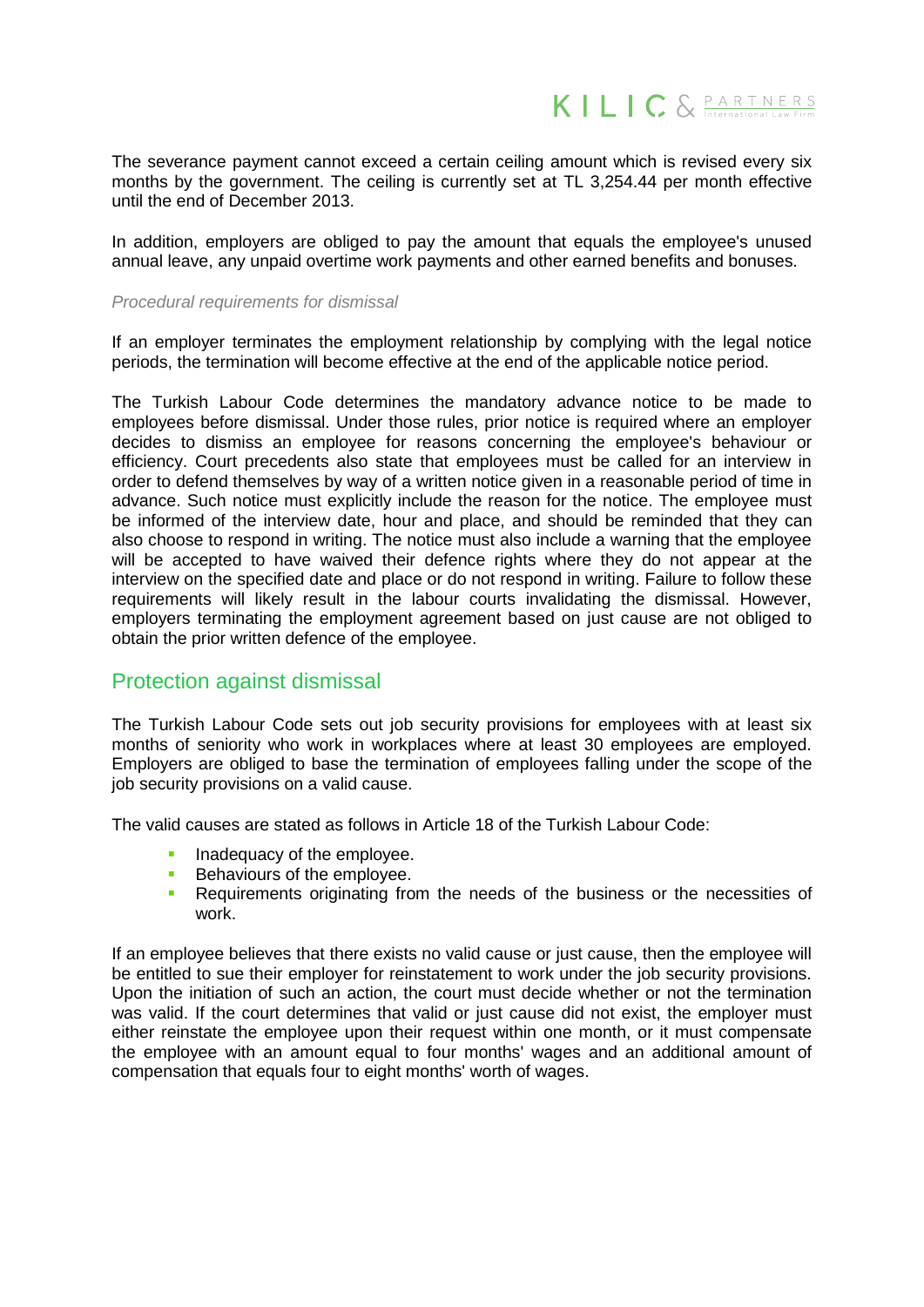

#### *Protected employees*

Although there is no official or legal definition of a protected employee, employees who fall under the scope of job security provisions can be deemed as protected employees. In addition, dismissals based on language, race, religion, sex, political or philosophical views or pregnancy are prohibited, and so employees who are discriminated against in these ways can be considered to be protected employees.

# Redundancy/layoff

#### *Procedural requirements*

Employers can terminate employment contracts on the basis of collective redundancy, and this is considered to be a valid cause under the provisions of the Turkish Labour Code. Under Article 29 of the Turkish Labour Code, employers can proceed with collective redundancies to the extent that dismissal is based on either:

- Economic reasons.
- **Technological development.**
- **Reorganisation of the work.**

Dismissals are considered collective if they extend to:

- Ten employees if the total number of employees is between 20 and 100.
- 10% of the employees if the total number of employees is between 101 and 300.
- At least 30 employees if the total number of employees is 301 or more.

In the case of collective redundancy, employers must notify the trade union representatives, the regional directorate of the Ministry of Labour and Social Security and the Turkish Labour Authority 30 days prior to initiating a collective dismissal.

#### *The notification must contain:*

- The grounds for the dismissals.
- The total number of employees to be effected by the dismissals.
- The period of time during which the dismissals will take place.

Further to the notification, a meeting will be held between the trade union representatives and the employer, which aims to either:

- Prevent the collective dismissal decision.
- Reduce the number of employees to be dismissed.
- Reduce the adverse effects of the collective dismissal on the employees.
- The collective dismissal will become effective within one month following the notification.

#### *Redundancy/layoff pay*

In the case of dismissal on the grounds of collective redundancy, employees will have the right to all of the rights mentioned above (see Question 19, Severance payments).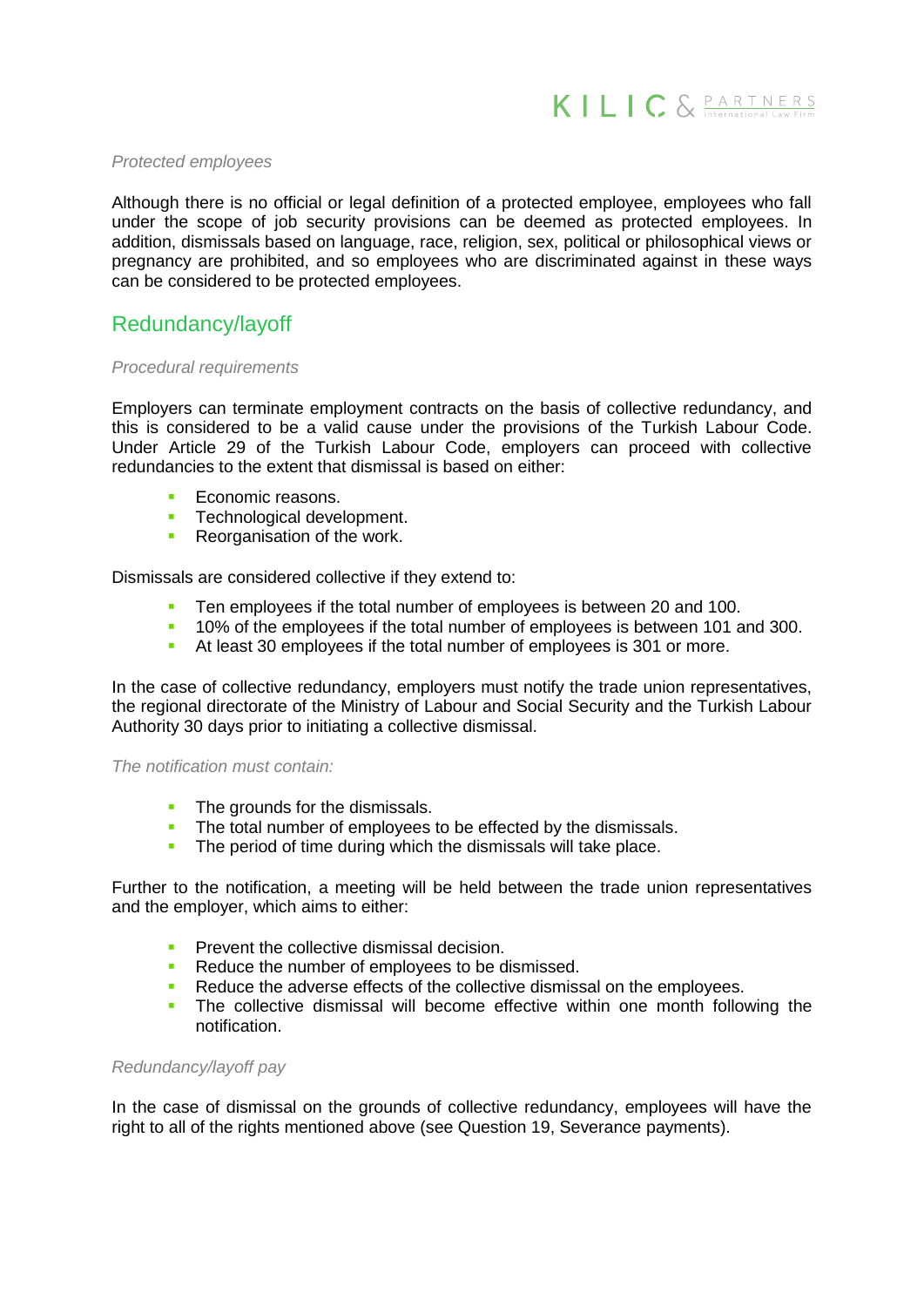

#### *Collective redundancies*

Turkish law only addresses redundancy layoffs in the context of collective redundancy. Layoffs are deemed collective if the number of employees being dismissed reaches the thresholds given above (see above, Procedural requirements). In the event that the employer proceeds to lay off employees in numbers that do not reach these limits, then the dismissal will be treated under the terms applying to regular termination or where the employer must comply with the legal notice periods and severance payments.

# Employee representation and consultation

#### *Management representation*

Employees are not entitled to management representation and they need not be consulted about issues that affect them. However, substantial changes to any employee's working conditions cannot be effected unless the employee gives their consent (see Question 8).

#### *Consultation*

**Employers are not obliged to consult with employees.** 

#### *Major transactions*

**Employers** are not obliged to obtain employee consent regarding major transactions.

# Remedies upon failure by employer

There is no employer obligation to consult with employees. Therefore, there are no remedies available for failure to consult.

#### *Employee action*

As there is no obligation to consult with employees, employees cannot take action to prevent any proposals from going forward. However, in line with Article 178 of the Turkish Commercial Code, in transactions such as merger, demerger and conversion, the employee is entitled to oppose and prevent their employment agreement from being automatically transferred. Although the employee does not have a right to take any action against the transaction itself, they are granted the right to do so as regards their own employment relationship. In such a case, the employee effectively ends the employment relationship on just cause and will be entitled to all of their earned rights such as a severance payment, unused annual leave, earned bonuses and so on (however, the notice period payment will not be payable, as this does not arise in cases of termination for just cause).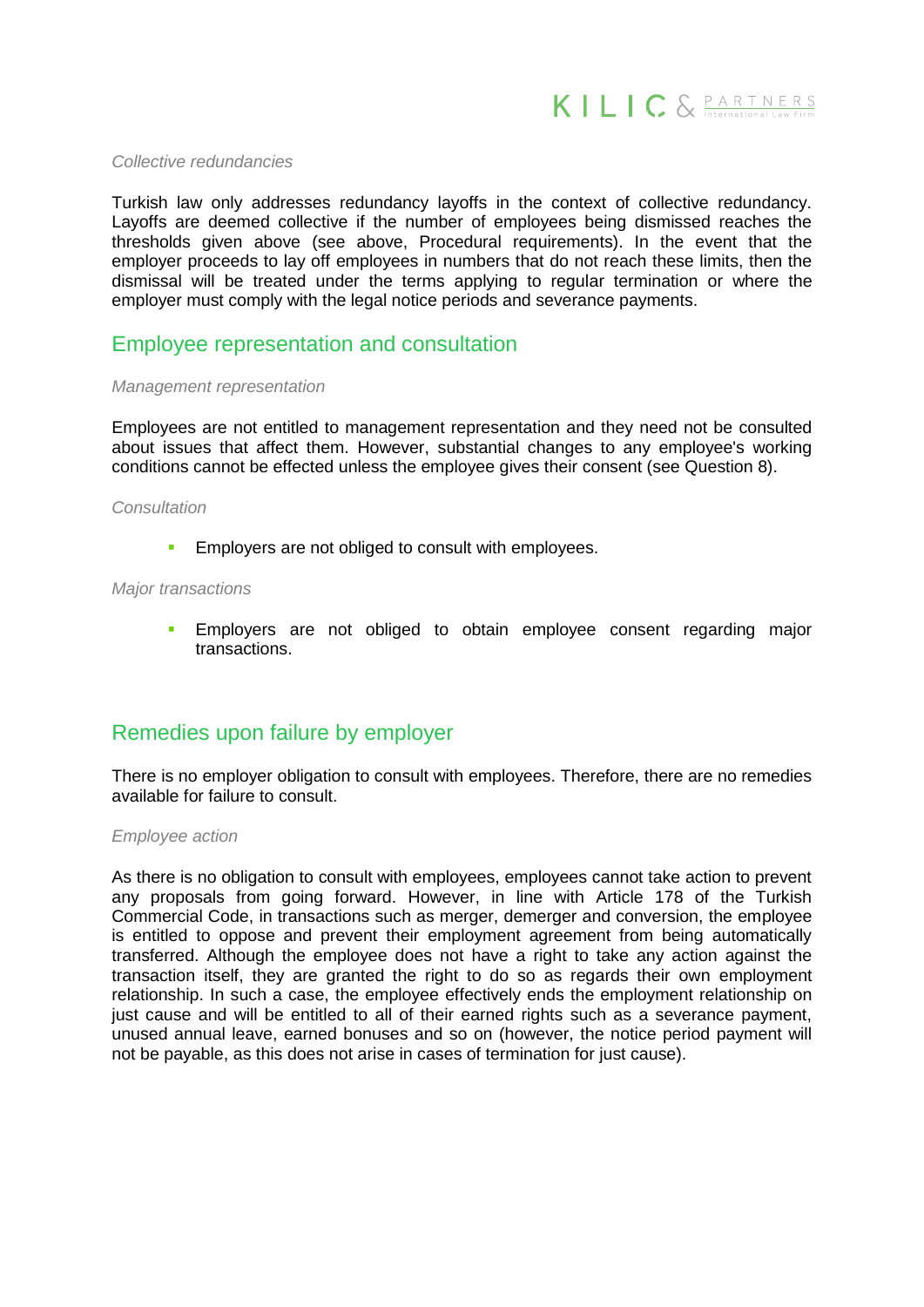# Consequences of a business transfer

#### *Automatic transfer of employees*

Under Article 6 of the Turkish Labour Code, in the event that the workplace or a part of the workplace is transferred through a legal transaction, all of the existing employment agreements will also be transferred to the new owner together with all rights and obligations that have accrued under those agreements.

The transferee will be held liable for debts accrued before the transfer date along with the transferor. However, the transferor's liability will expire following the end of two years following the transfer date.

In the event that the company merges with another company, spins off or changes its type, the related provisions of the Turkish Commercial Code will apply, and the employee will be entitled to prevent the automatic transfer of their own employment agreement based on Article 178 of the Turkish Commercial Code (see Question 23, Employee action).

# Protection against dismissal

Under the provisions of the Turkish Labour Code, neither the transferor nor the transferee is entitled to terminate employment agreements based on the transfer of the workplace, since the principle of the automatic transfer is accepted in such cases. However, the transferee or the transferor may be entitled to terminate the employment contracts based on economic, technological and reorganizational reasons, on the condition that the compensation rights of the employees are reserved.

Further, the employee does not have the right to terminate the employment contract based on the transfer, either. However, the employee can end the employment relationship where the transfer constitutes a material change in the employee's working conditions.

#### *Change of employment terms*

The new employer is entitled to make changes to the employment terms for harmonisation purposes. However, it should be noted that these changes must not worsen the working conditions of the transferred employees.

# Employer and parent company liability

#### *Employer liability*

Under Article 66 of the Turkish Code of Obligations, employers will be held responsible for the actions of their employee taken during the course of performing the work assigned by the employer. In the event that an employer proves to have taken all necessary measures in order to prevent the wrongful act of its employee, the employer will not be considered liable for the employee's wrongful act (specific provisions apply for works which are classified as dangerous in nature).

Employers are entitled to seek indemnification from the employee for any damages to the extent that the damages have resulted from the employee's fault.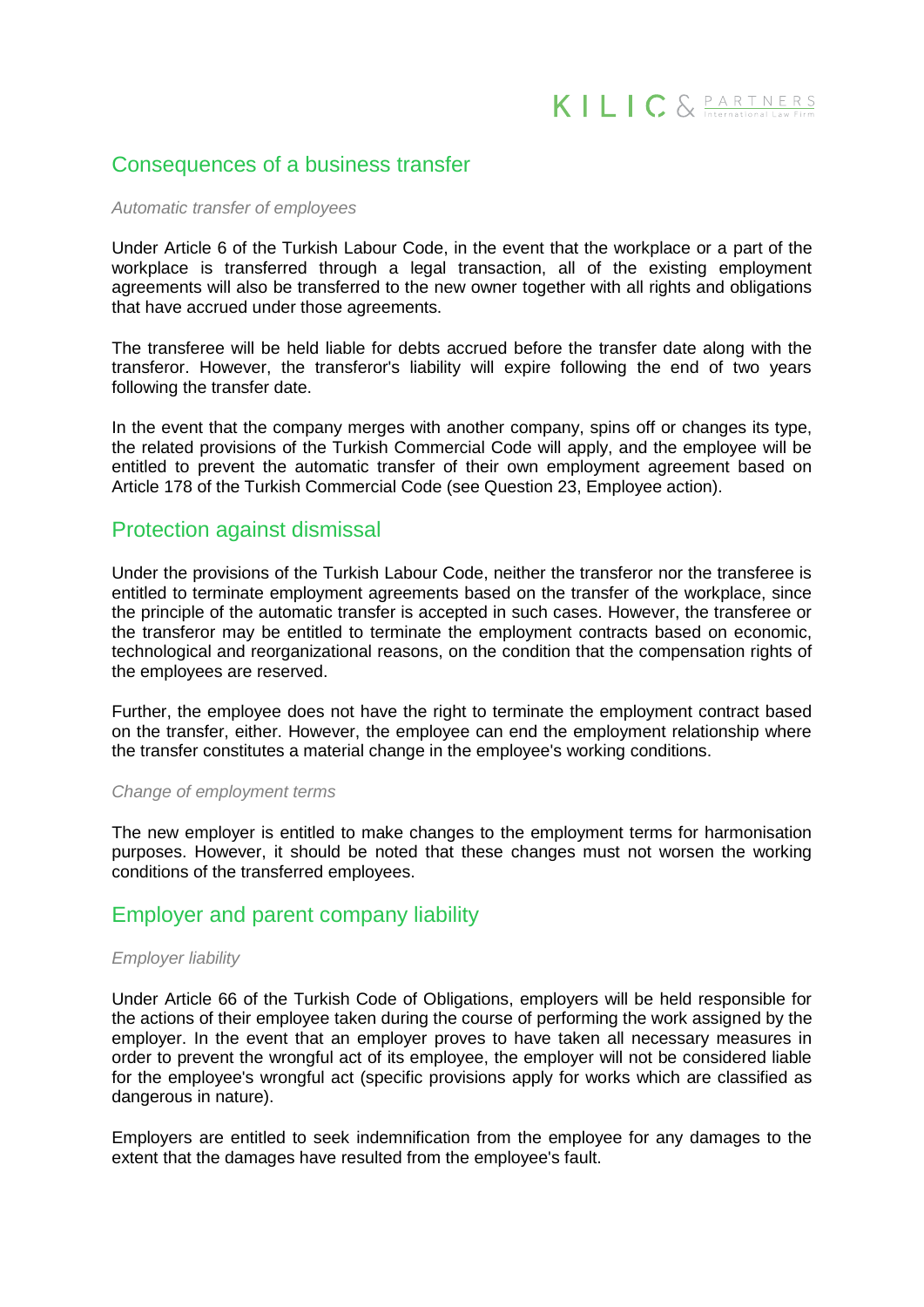

#### *Parent company liability*

Provided that the employee does not have any direct link to the parent company, it is not possible to hold the parent company liable for the actions of a subsidiary company's employees. Subsidiaries and parent companies are recognised as two separate legal entities.

### Employer insolvency

#### *Employee rights on insolvency*

The insolvency of an employer does not result in the termination of employment contracts. However, employees may have the right to collect from any sale of assets their salaries and other monetary claims in the first place after all privileged claims have been paid out. In other words, employees' salary and monetary claims take precedence over unprivileged claims against the company, though they are ranked after privileged claims (which are the first to be covered in cases of insolvency).

#### *State guarantee fund*

In the event that an employer becomes insolvent, employees who have been working for the same employer for at least a year and whose unemployment insurance contributions were being paid by the employer are entitled to demand the payment of three months' worth of their salary, to be collected from the wage guarantee fund held by the state.

# Health and safety obligations

Employers are responsible for the health and safety of their employees during the course of employment. The health and safety obligations are no longer regulated under the Turkish Labour Code, as a new code specific to this matter has recently been adopted, namely the new Code on Workplace Health and Safety (No. 6331) (New Code). This New Code is applicable to all public and private workplaces and employers (with some exceptions stated in its Article 2).

#### *Under the New Code:*

Employers are obliged to take all necessary actions to prevent occupational risks, by:

- educating employees on relevant matters;
- **n** making all necessary organisational arrangements;
- **Having all necessary equipment in place.**

Employers must appoint an occupational safety expert, an occupational physician and other medical personnel. Employers must provide all equipment required for the realisation of the service.

Employers must take all necessary steps in order to educate the employees regarding workplace health and safety.

The New Code has a wide scope and it regulates a great breadth of issues and introduces new obligations and requirements in order to improve workplace conditions across Turkey.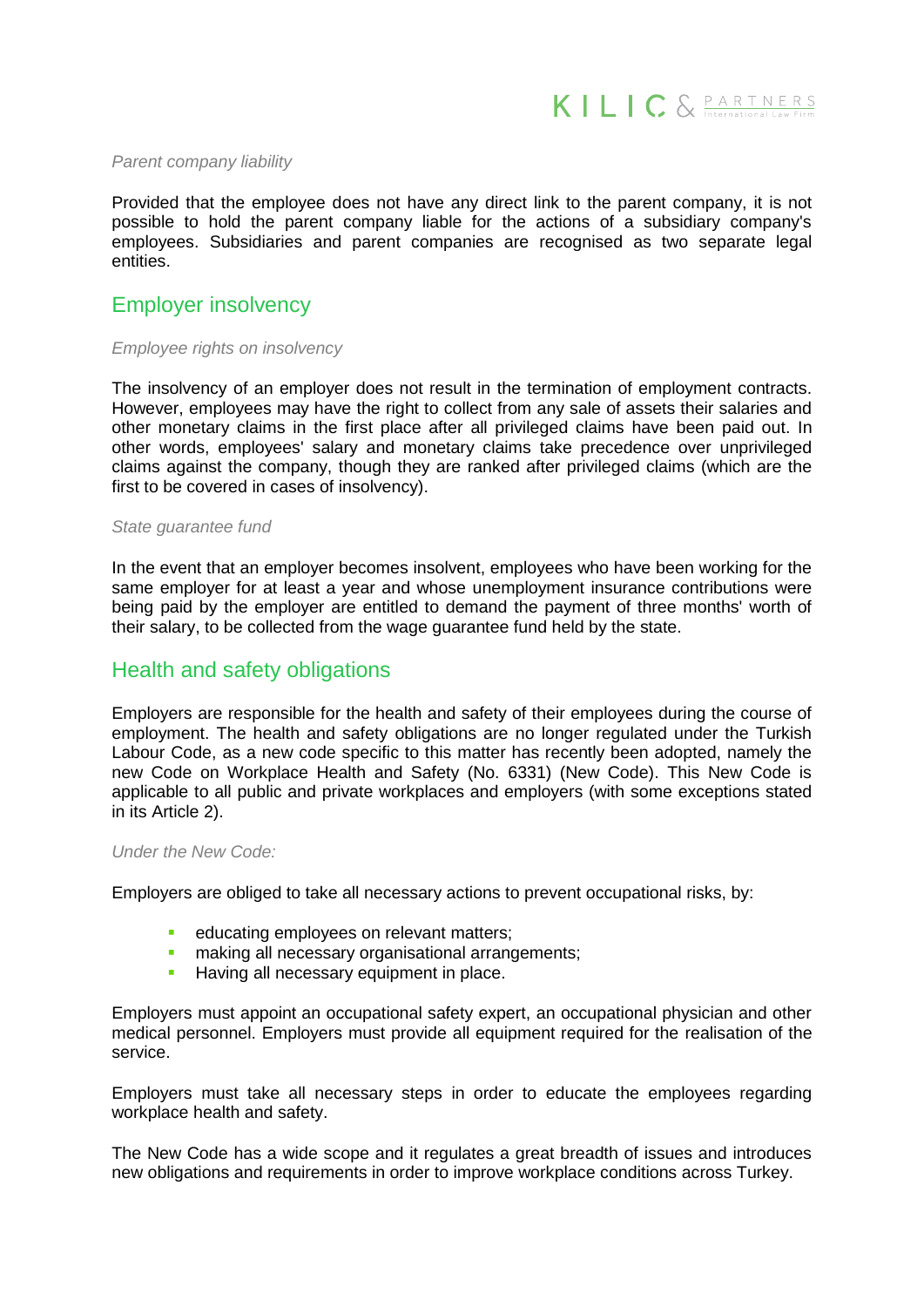# Taxation of employment income

- Foreign nationals working in your jurisdiction?
- Nationals of your jurisdiction working abroad?<br>• Foreian nationals
- Foreign nationals
- Tax liability under Turkish tax codes can be either:<br>Full liability
- Full liability.<br>• Partial liabili
- Partial liability.

A real person will be considered as fully liable if they are a Turkish citizen or a resident of Turkey. In this regard, foreign nationals who have been living in Turkey for more than six months will be considered to be resident in Turkey (except for those who are in Turkey on temporary business, or for educational, health or journalism related reasons, in which case they are exempt from the income tax). These people are fully liable for income tax, and are obliged to pay income tax on all sources of income.

Those who are not resident in Turkey are partially liable and are subject to income tax for all income received from Turkish sources, provided that such income can be regarded as being received in Turkey under the criteria set out in the relevant legislation.

Double taxation agreements may exist between Turkey and the country of which the employee is a resident. In that case, the provisions of any relevant treaties regarding the matter will be applied.

#### *Nationals working abroad*

Turkish nationals working abroad will be subject to income tax if their income is incurred in Turkey or from a Turkish source (for example, if the employee works for the government, for a government-related institution, or for a company with headquarters in Turkey).

# Rate of taxation on employment income

Under the provisions of the Income Tax Law (Article 94), employment income is taxed through withholding. Employers are obliged to withhold the income tax before disbursing employee salaries. The yearly rates for the year of 2013 are as follows:

- **TL 0 to TL 10,700: 15%.**
- **TL 10.701 to TL 26.000: 20%.**
- TL 26,001 to TL 94,000: 27%.<br>More than TL 94,000: 35%
- More than TL 94,000: 35%.

#### *Social security contributions*

Both employers and employees are required to contribute social security premiums. Employers must pay their portion as well as the employee's portion, which they can deduct from the employee's salary. The contribution portions are as follows:

Short-term insurance contributions are in the range of 1% up to 6.5%, depending on the dangerousness of the work, and must be wholly paid by the employee.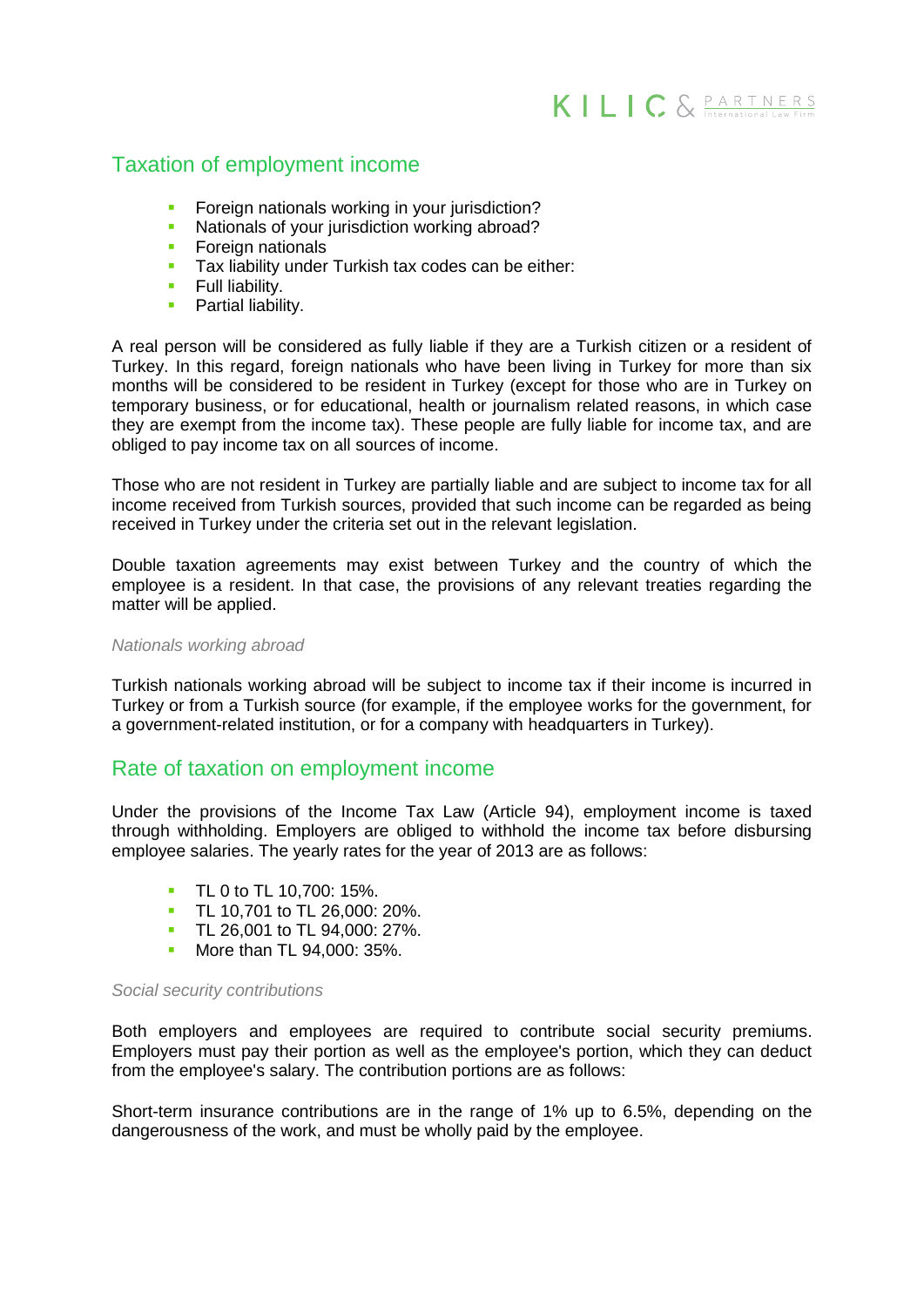

*Long-term insurance contribution rates are:*

- 9% to be paid by the employee;
- **11% to be paid by the employer.**

*Unemployment insurance contribution rates are:*

- **1% to be paid by the employee;**
- <sup>2%</sup> to be paid by the employer;
- **1% to be paid by the state.**

# **Bonuses**

Employers and companies, at their own discretion, can decide to reward employees through contractual or discretionary bonuses based on performance. There are no legal restrictions or regulations regarding bonus types. The only rule is that established bonus practices are deemed as part of the employment contract under court precedents, and therefore cannot be unilaterally revoked by employers.

# Intellectual property (IP)

Under Turkish IP laws, the general principle is that intellectual property which is created within the scope of the employee's work, using the work resources and during office hours, is owned by the employer. However, where the related intellectual property right can be separated fully from the work, then such property may be considered to be owned by the employee.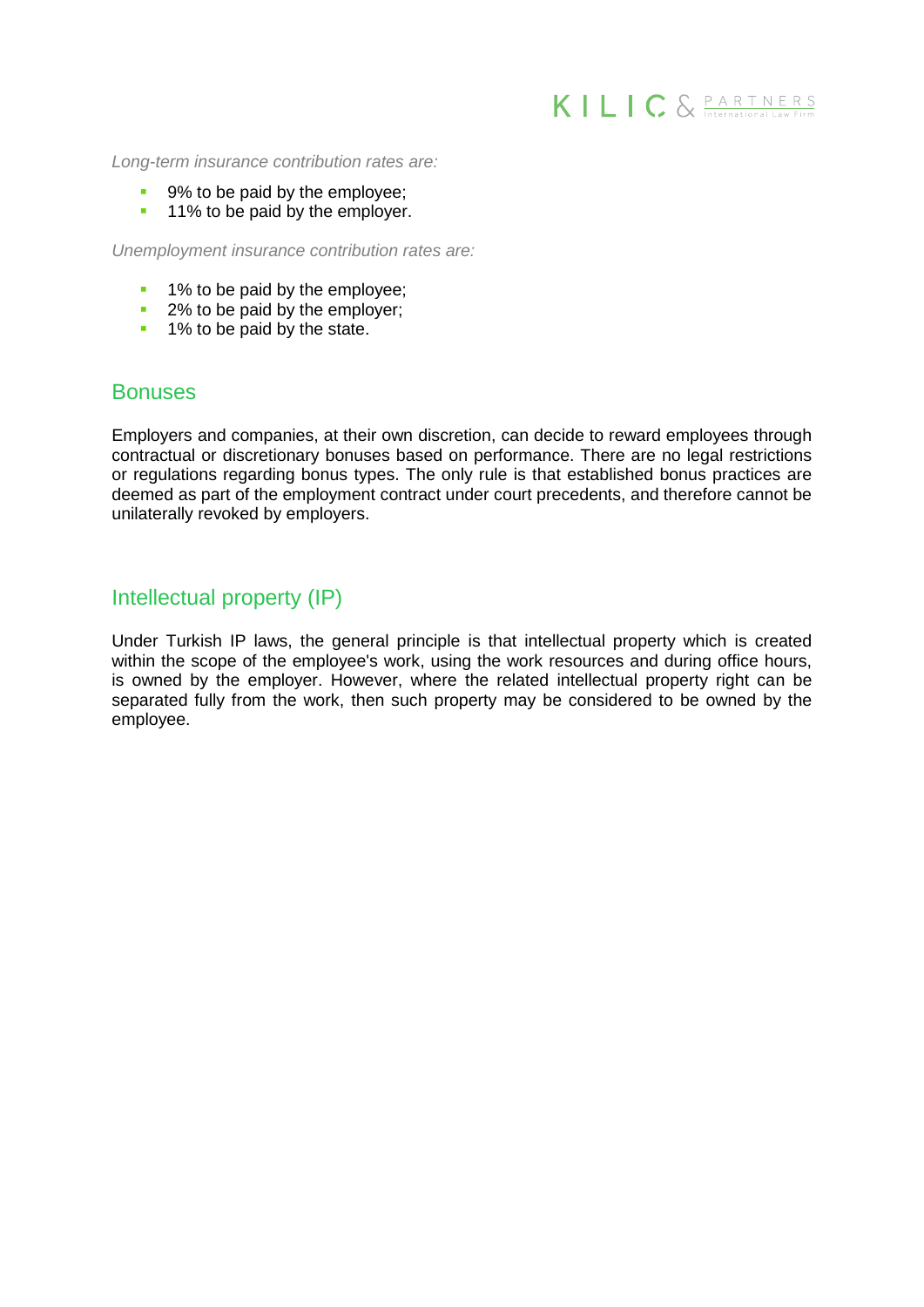# Restraint of trade-Non Competition

#### *Restriction of activities*

Although there are no legal restrictions in this respect, in practice employees are generally bound with non-competition restrictions contained in the employment contract. Such restrictions generally cover situations where the employee is prohibited from engaging in activities that conflict or compete with the employer's work during the term of the employment. This restriction is generally based on the employee's duty of loyalty and arises out of market practice.

#### *Post-employment restrictive covenants*

Employers are allowed to demand non-compete clauses in employment contracts regulating the permissible work activities that may be undertaken by the employee after termination. This agreement or clause will be legally valid and binding only if the conditions set out under the Turkish Code of Obligations are fulfilled:

- The non-compete obligation does not exceed two years.
- The undertaking must be limited geographically (the geographical area must be limited so as not to limit the employee in an unreasonable way).
- The undertaking must cover only a certain scope of activities and cannot be general.
- The non-compete undertaking can be included in the employment agreement as a clause or can be signed by the parties as a separate agreement following the termination of the employment agreement.

Employees violating the non-compete undertaking may be required to remedy all of their former employer's losses based on the agreement between the parties. In the event that a penalty clause is set out, the employee will have to pay the amount provided in the penalty clause, on the condition that the penalty amount is deemed reasonable. However, if the employer's actual loss exceeds the amount agreed under the penalty clause, the employee will also be responsible to remedy the loss exceeding the agreed penalty amount. However, where the actual loss of the employer is considered high according to the financial condition of the employee, then the courts will consider deduction options in order not to cause the financial destruction of the related employee.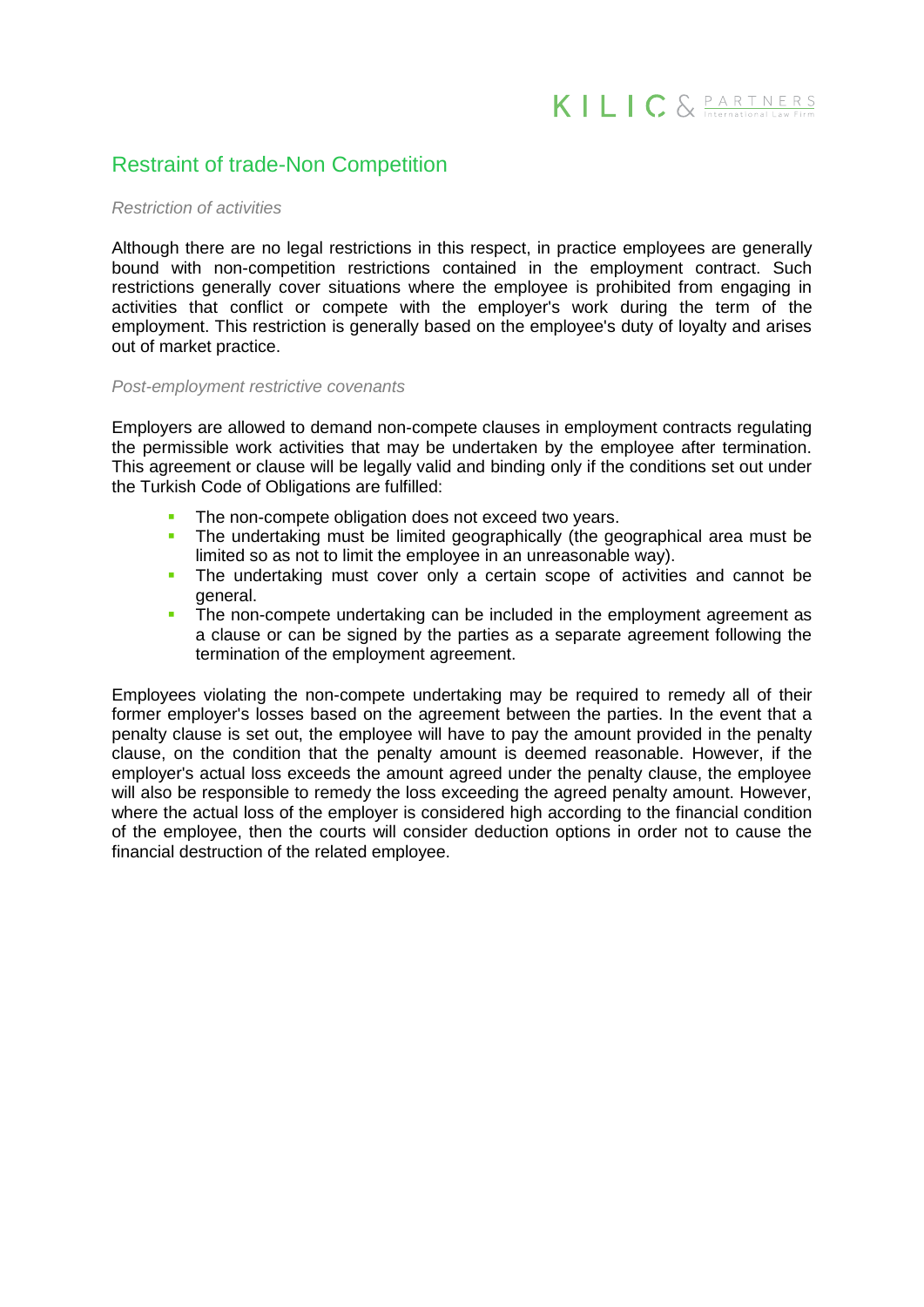

# **KILIC & Partners' Employment Package**

"Applicable One of Employment"

- Includes full employment contract
	- Written in target language plus Turkish copy if required by a fully qualified target jurisdiction employment lawyer

# Our International Employee, Contract Preparation, Variation and Compromise Agreement Service:

Here at KILIC & Partners Law Firm Istanbul, we are best placed to assist both foreign companies and Turkish organisations, wishing to employ foreign nationals whether inside or outside of Turkey. We have experienced native legal professionals in International employment laws of multiple jurisdictions, which are to our legal teams. The preparation of the employment and working contracts or agreements are completed in full, by a native qualified legal professional

International Employment agreements are individual and need to be drafted in accordance with the seniority and position of the intended employee, such as managers, directors, country managers or partners and are not subject to the same simple terms or formats used for traditional employees. All legal precedents will be evaluated and all applicable protection and laws will be applied to every contract, agreement or variation.

Our bespoke service is the provision of a jurisdictional legally binding, drafted agreement in both the native language of the employee or employer and a designated target language. This gives both parties the legal protection and confidence in the recruitment process. Our employment agreements are provided as originals and not inferior translations of other contracts, which can often be the case

Employment Law Legal Support Jurisdictions:

- UK
- **Germany**
- **Russia**
- **Kazakhstan**
- **Azerbaijan**
- **Uzbekistan**
- Ukraine
- **France**
- Holland
- South Africa
- **Turkey**
- Italy
- Spain
- Portugal
- **Brazil**
- US
- Canada